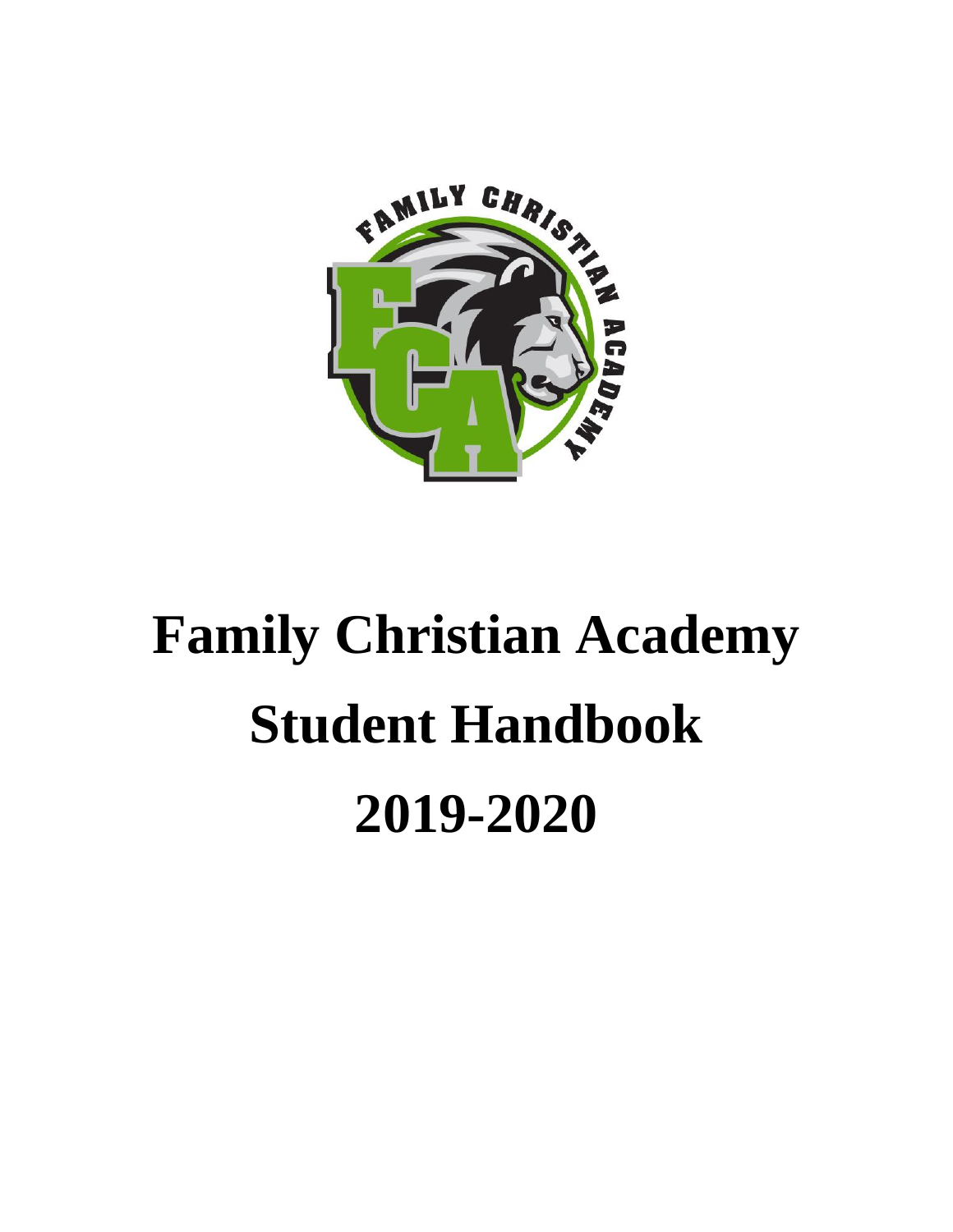# **Welcome to Family Christian Academy**

Family Christian Academy is very excited to offer your family an outstanding education that is both academically and spiritually founded. We are committed to providing all children with a Christ-centered environment that challenges and inspires them to reach their full potential.

Some of the special qualities that make Family Christian Academy the best in Christian education are our dedication to creating a fun and active learning environment with a hands-on approach, a balanced curriculum that integrates memorization skills with application of all concepts and a positive setting that promotes confidence.

FCA will continue to meet the needs of all students by providing them with outstanding and knowledgeable teachers, above-grade-level expectations and a family atmosphere that is both warm and loving.

Our goal is to be a ministry to families and touch lives while providing your children with a strong foundation for their future.

We are very excited that you have joined our school. Each student at Family Christian Academy is very important to us and we count it a blessing to get to know you better.

The purpose of the Student Handbook is to help you become more familiar with the policies and procedures of our school. Please read it carefully and keep it as a useful reference for answering questions throughout the school year. We are looking forward to a great year with your family!

Sincerely yours,

Dana Paynter Founder and Principal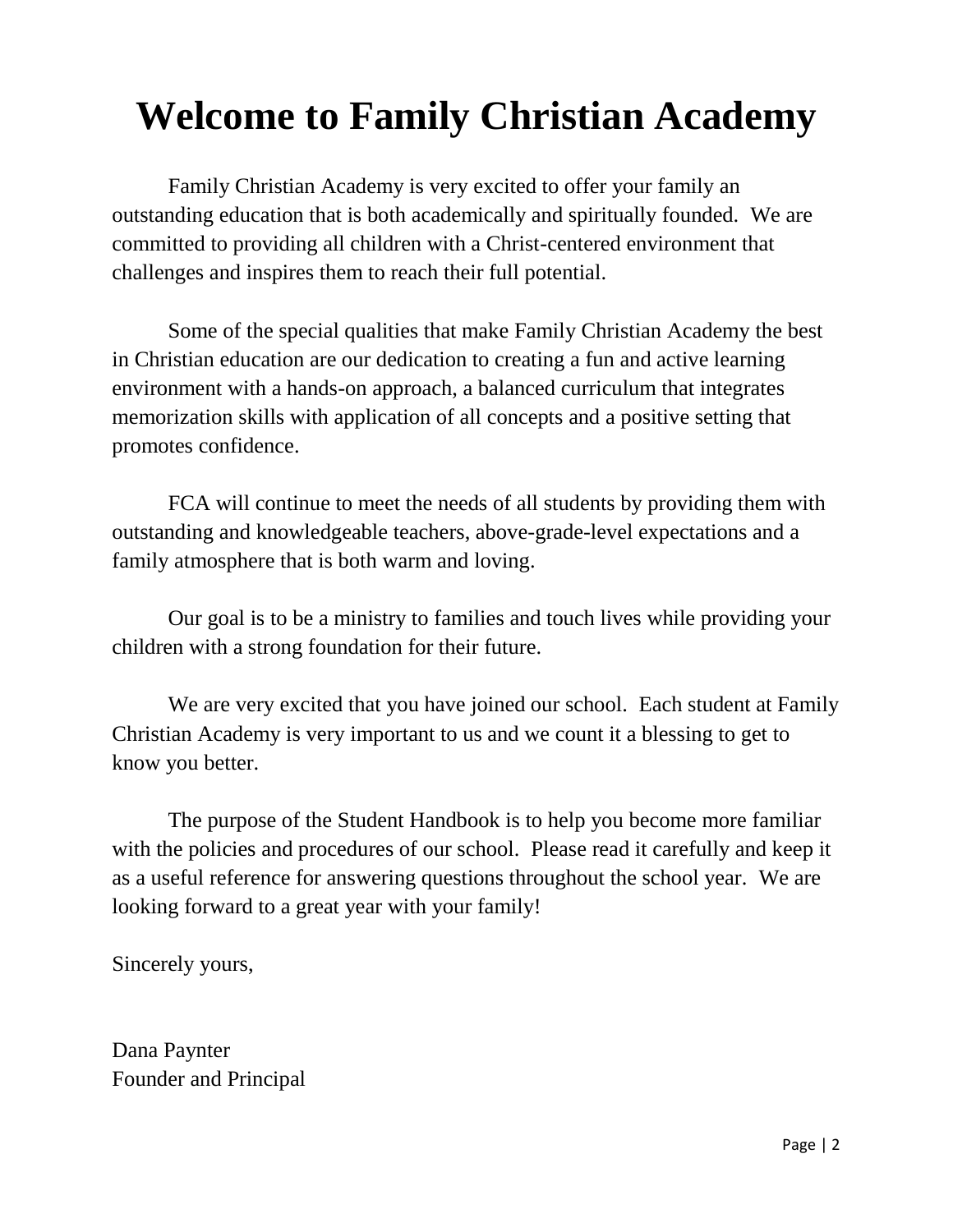# **Staff Members**

| Taina GlemserHigh School Principal, Guidance, AP Lit, Bible |
|-------------------------------------------------------------|
|                                                             |
|                                                             |
|                                                             |
|                                                             |
|                                                             |
|                                                             |
|                                                             |
|                                                             |
|                                                             |
|                                                             |
|                                                             |
|                                                             |
|                                                             |
|                                                             |
|                                                             |
|                                                             |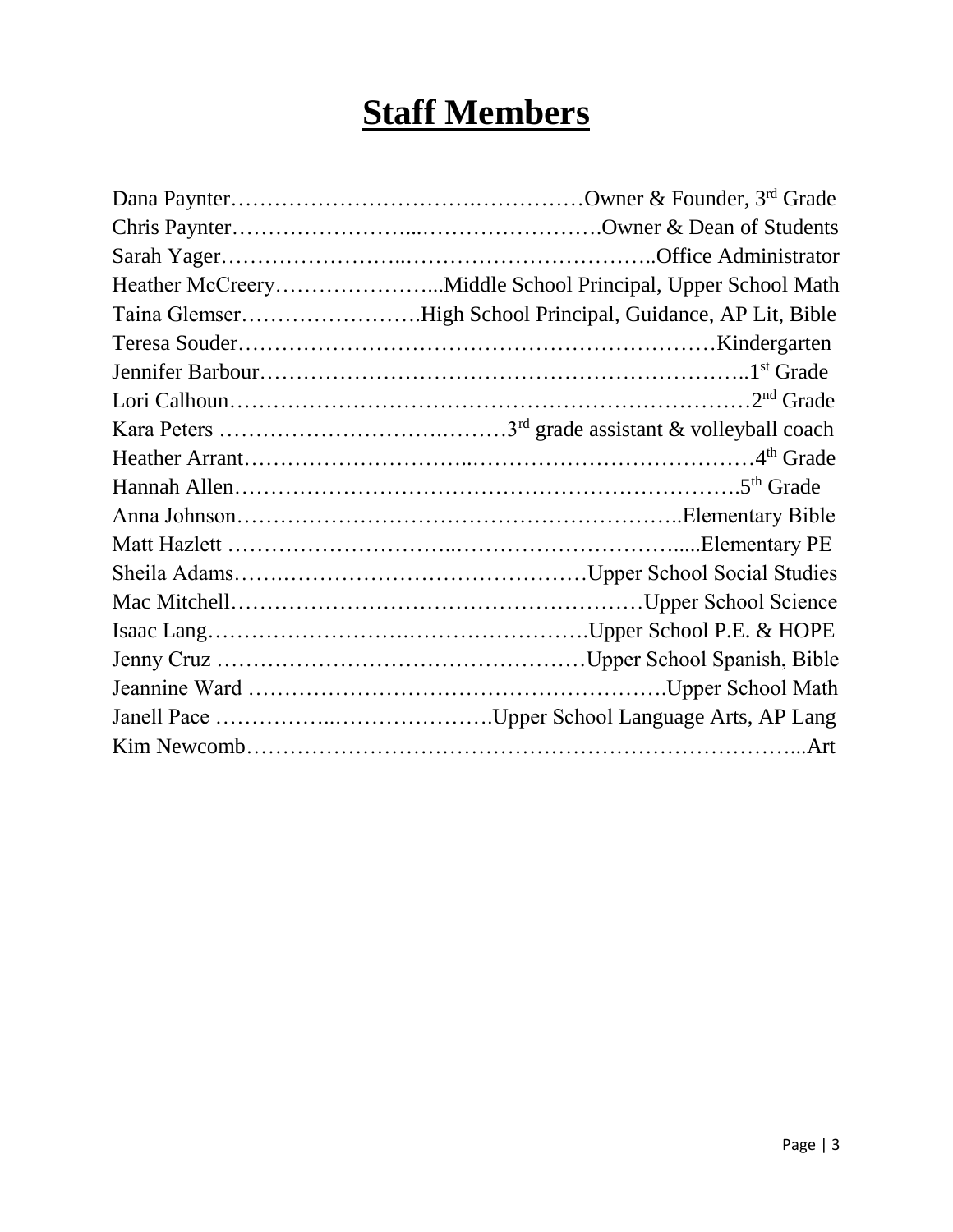# **Important Phone Numbers & Contact Information**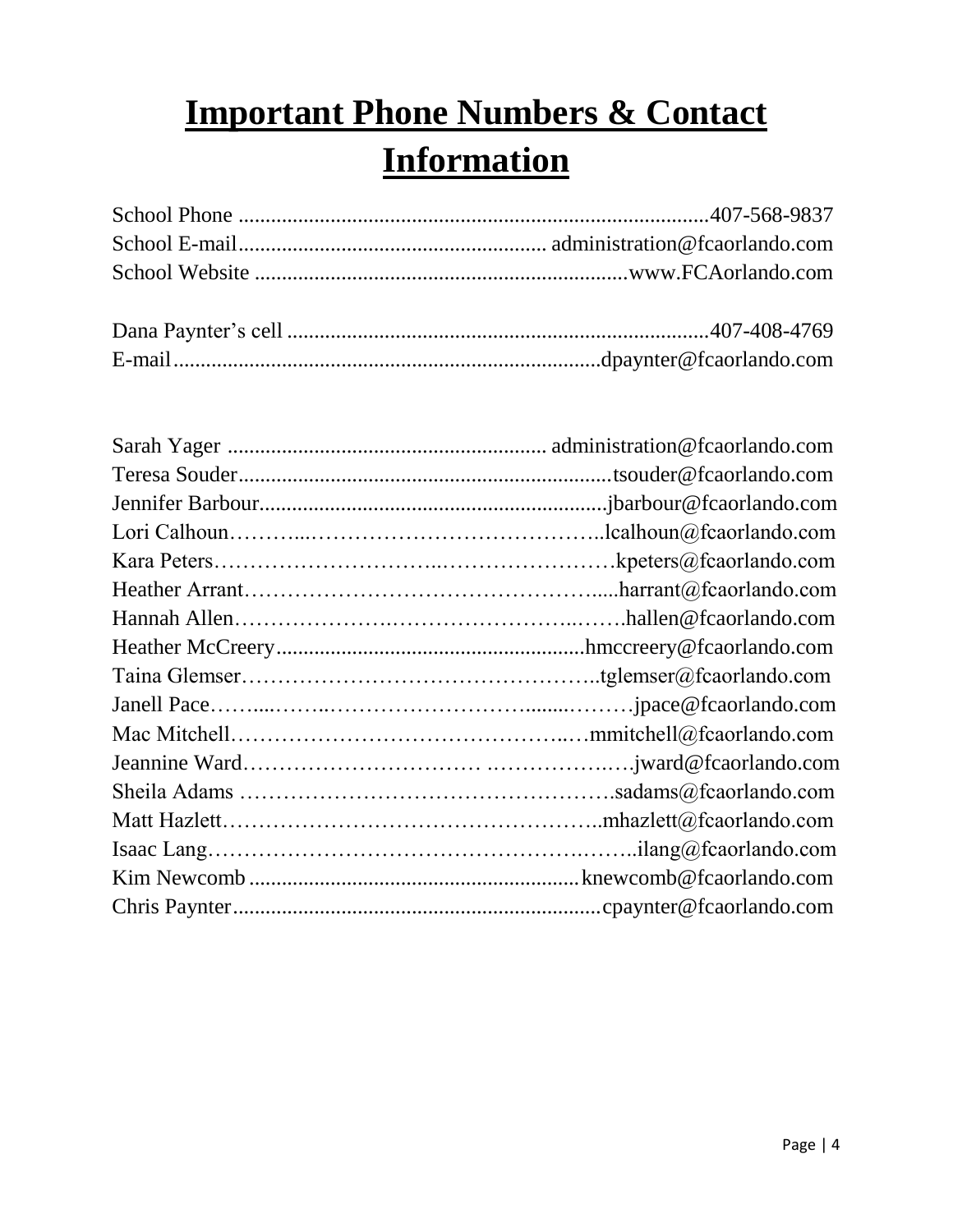# **Mission Statement**

Training up disciples for Christ by incorporating Biblical values into educational standards and instilling an attitude of excellence.

### **Our Slogans**

"Incorporating Family Values into Educational Standards" "Every Child is an Honored Student"

### **Our Motto**

"Everything is possible for him who believes." – Mark 9:23

# **Our Philosophy of Education**

- $*$  Hands-On Learning
- $\star$  Small Class Sizes
- Meeting All Students' Needs
- $*$  Teaching for a Variety of Learning Styles
- \* Professional Development and Certified Teachers
- $*$  Making Learning Fun and Engaging
- Consistent and Fair Classroom Management Plans
- Organized and Vibrant Classrooms
- \* Positive Learning Environment
- Building Students' Self Confidence
- $\star$  Creating and Strengthening Family Relationships
- Assessing Students' Progress and Development
- Loving and Warm Atmosphere
- \* Above-Grade-Level Expectations
- $*$  Integrating Technology
- College Preparedness
- $\ast$  Incorporating Biblical Values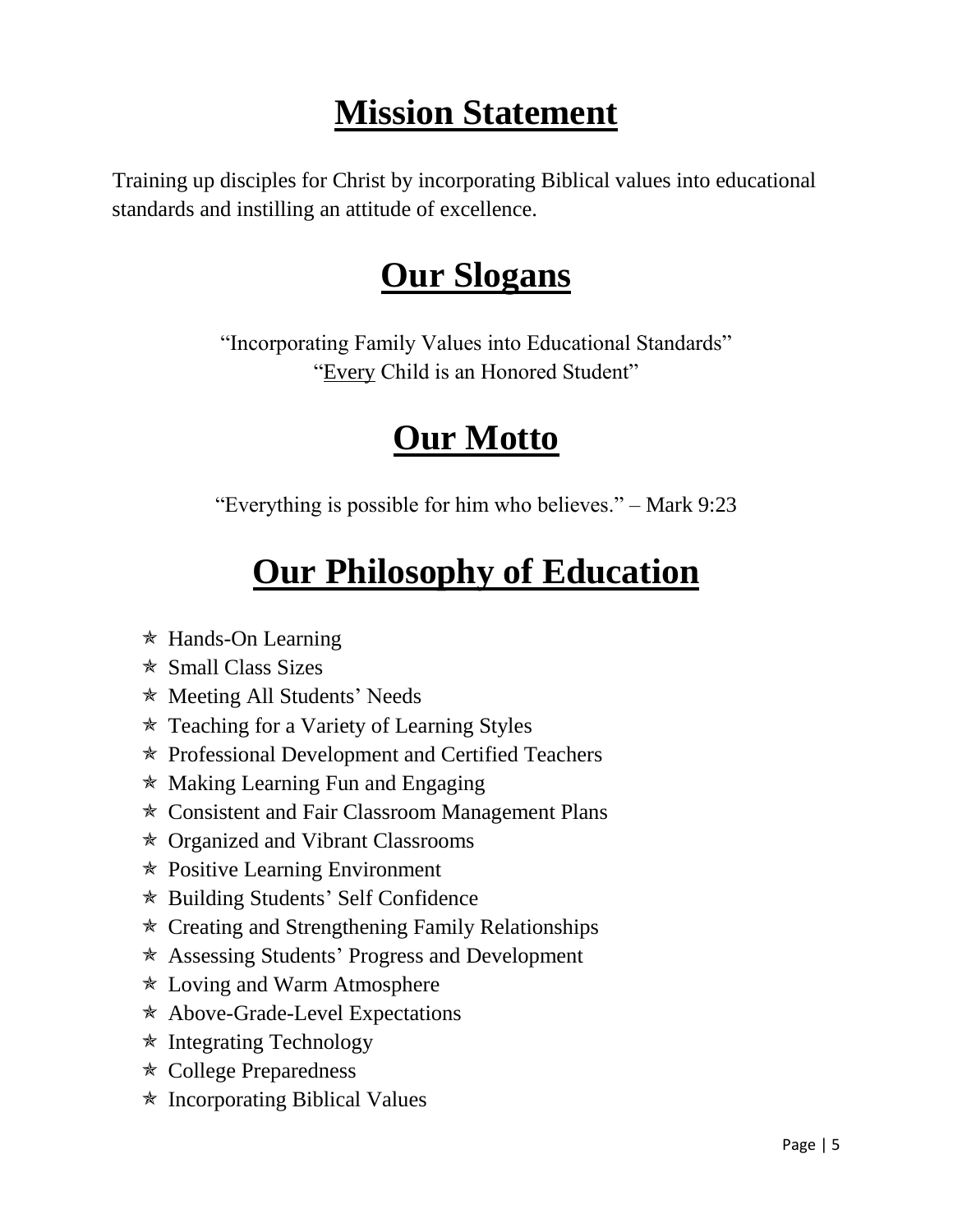### **Grading Scale**

 $100-90 = A$ **89-80 = B**  $79-70 = C$ **69-60 = D**  $59$  or below  $=$   $\bf{F}$ 

### **Report Cards**

The purpose of our report card system is to give parents and students an indication of the progress which is being made in each subject area. Progress reports will be sent home every three to four weeks, and report cards will be sent home at the end of every nine weeks. All reports should be signed by the parent and returned to school the following day. Parents are encouraged to make an appointment with the teacher if they have any questions about the student's work, grades or conduct. All requests for a copy of your child's report card should be done through the school office. All accounts must be up-to-date in order to receive the student's progress report or report card.

### **Assessments**

Each K-8<sup>th</sup> student that is enrolled at Family Christian Academy will take part in assessments in the areas of Reading, Writing and Math using the Stanford Achievement Test. These assessments will take place during the beginning and end of the school year; usually in September and March. The purpose of these important assessments is to allow the classroom teachers the opportunity to chart your child's academic growth. The results of these assessments will not be included as a part of your child's report card grades. They are only used to help us better meet the needs of all the students and to assist the parents in understanding the academic growth of their children.

All high school students will participate in college prep testing which includes the PSAT/NMSQT, Practice ACT, and AP testing. The purpose of these assessments is to ensure that our high school students are prepared for the competitive nature of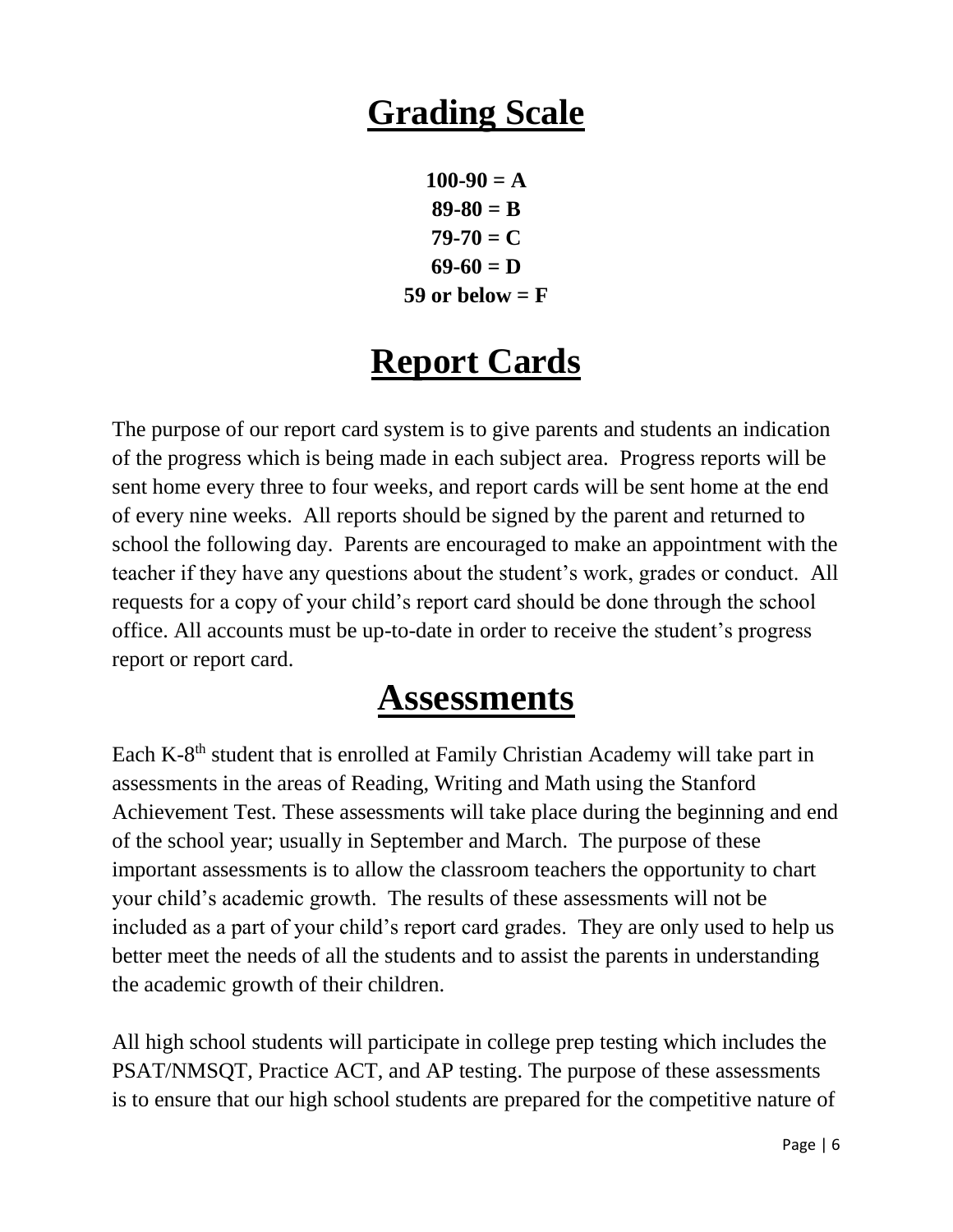college admission. Our guidance counselor will meet with each  $11<sup>th</sup>$  &  $12<sup>th</sup>$  grade student to guide them in registering for the SAT, ACT, and applying for colleges.

# **Semester Exam Policy**

A comprehensive semester exam will be given in all of the following high school courses: Math, English, Social Studies, Bible, Science and Spanish. Each exam will count 15% towards of the student's semester grade. Students who exceed the maximum number of absences in a semester will be required to earn a minimum of 70% on the semester exam in order to receive credit for the course. Students will be expected to take their exam during the assigned time unless an exception has been approved by administration.

Eighth through twelfth grade students with an A (90%) average in a high school course may exempt a maximum of three semester exams. Students may exempt three final exams per semester, provided that they have not exceeded the maximum number of absences allowed in each course.

### **Elementary Homework Policy**

Elementary students will be required to complete a weekly reading log. These reading logs are mandatory and will be graded.

Each week, we will be sending home a packet of homework with your child. This packet is NOT MANDATORY. It is only to be used for extra credit or for extra practice and reinforcement of the concepts that we are teaching in the classroom. This homework is not meant to add any extra pressure on the parents or family. This packet will be sent home on a weekly basis every Wednesday.

Within each nine-week grading period: 30 Homework Sheets = 1 extra-credit grade in the student's lowest subject area

# **Upper School Homework Policy**

Family Christian Academy's policy on homework for upper school is as follows: Homework is given out on Wednesday a week before it is due. Each teacher will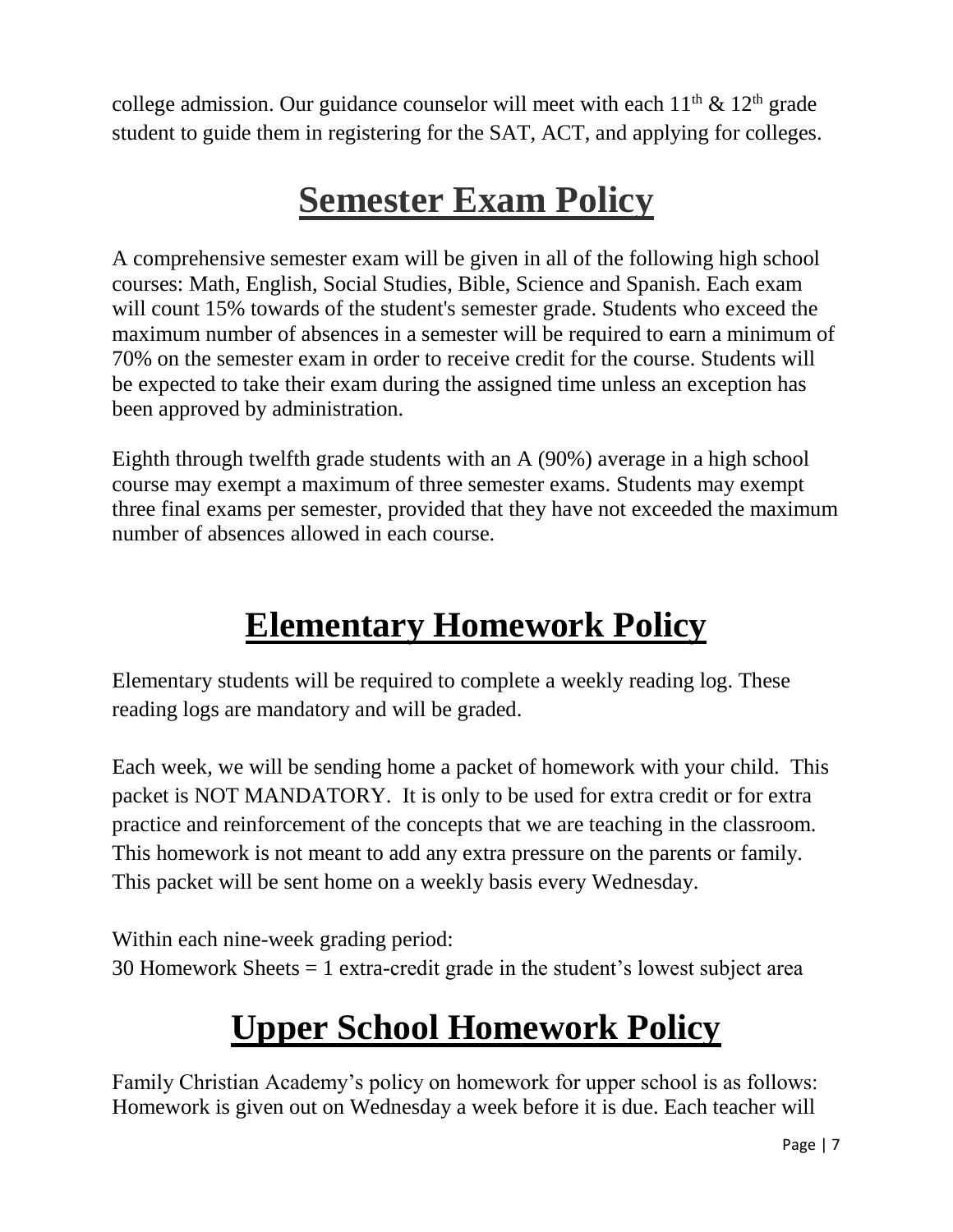give out one required homework assignment. All Homework is due on Wednesday, apart from math, which is given on a nightly basis. Homework will be accepted one day late (Thursday) with a penalty of 25 points off. Homework WILL NOT be accepted on Friday. Any homework not received by Thursday will receive a score of 0 on that assignment and one behavior demerit will be given.

All homework is required for upper school. Study guides are always given out before tests. All homework will be graded for accuracy.

# **Graduation Fees**

All kindergarten students will rent a cap and gown from FCA for a fee of \$10. This will include a graduation tassel the child gets to keep.

High School graduation fees will be \$150. This will include their cap, gown, and graduation. Additional fees for graduation activities will be assessed.

# **Student Drivers**

Parents of student drivers must fill out a Student Driver Release Form. Any student driver leaving early must have written parental permission emailed to the school office. Student drivers must sign out in the school office. Seniors who are scheduled for early release at 12:15 must sign out in the school office every day. All other student drivers will sign out in the school office at 3:20 and must leave the premises before car rider line begins. If they do not leave prior to the start of car line, student drivers must wait until car line ends at 3:45 to be dismissed.

Students may not check themselves out during the school day. If they need to leave for a Dr. Appointment, parents must email the school and the student must bring their Dr. note upon return.

Seniors attending any class following lunch are permitted to leave campus to buy lunch. They must finish eating and return prior to the start of class.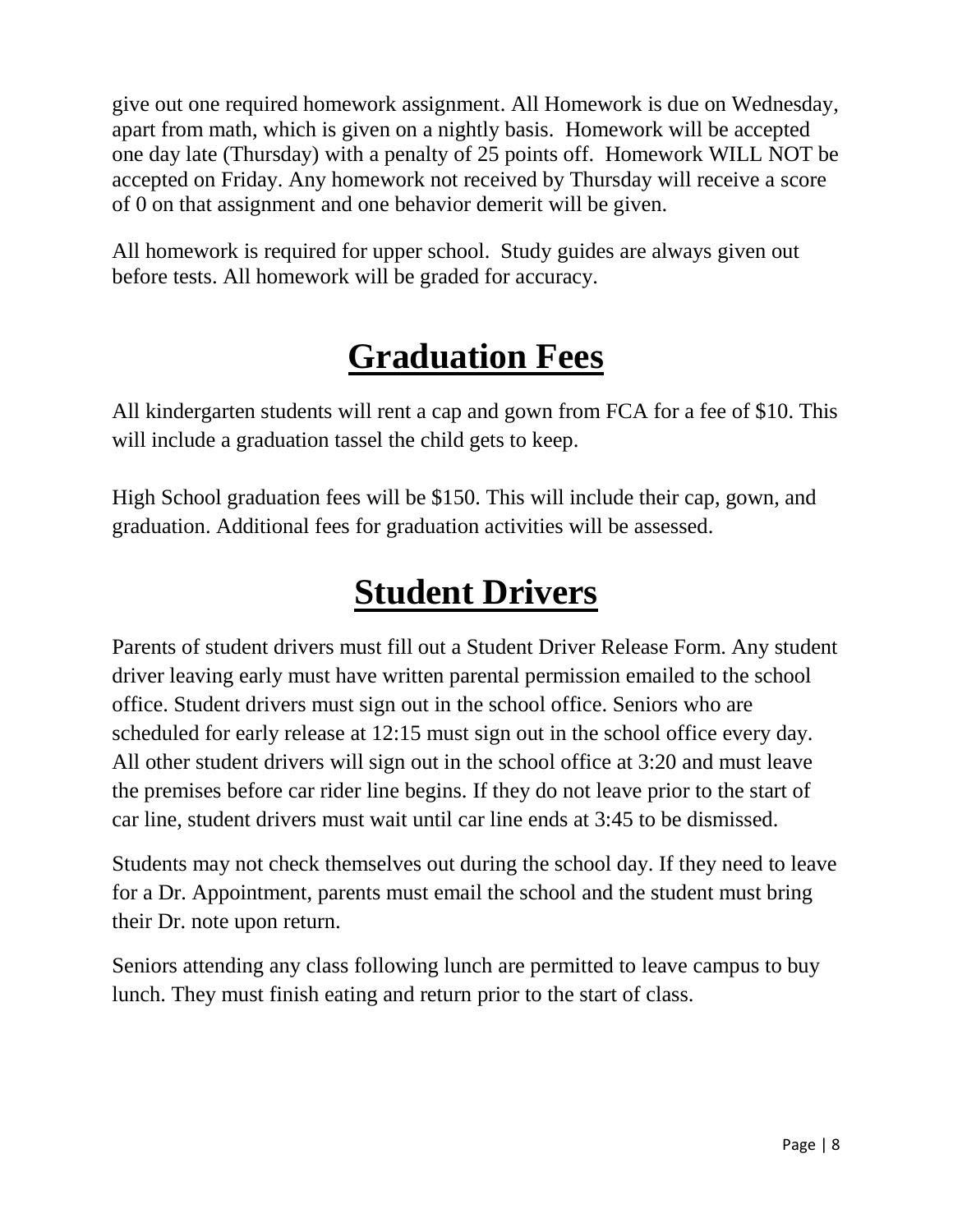# **Admissions**

In order to become eligible for admission at Family Christian Academy, each prospective new student and his/her parent/guardian must do the following:

- 1. Submit all necessary enrollment and application forms
- 2. Submit a copy of the student's most recent report cards and progress reports
- 3. Submit a copy of the student's most recent achievement test scores
- 4. Submit a copy of the student's Birth Certificate
- 5. Submit a copy of updated Florida Immunization Forms
- 6. Submit a copy of doctor's health forms from the state
- 7. Arrange for a meeting with the Administration

### **Financial Information**

Tuition for the 2019-2020 school year may be paid in several ways:

- 1. Annual: One annual payment of **\$6,300** per child due June 1 st
- 2. 10-month: Ten monthly payments of **\$630** per child from August to May
- 3. 12-month: Twelve monthly payments of **\$525** per child from June to May

#### **\*All payments are due on the first day of each month.**

Our school utilizes an online payment program for all families! This program will allow convenience, efficient record keeping, and detailed reporting to help streamline all your financial records throughout the year. Please direct any questions you may have to Sarah Yager at administration@fcaorlando.com. The FACTS online payment program also provides a customer service call center at 866-441-4637.

Monthly payments may be paid in the form of check, cash, debit/credit, or automatic deduction using the online payment system. Please make all checks payable to **Family Christian Academy** and utilize the memo section of the check to include the child's name on the payment and the month the payment is for. Any payments given to the school must be in a sealed envelope and clearly marked on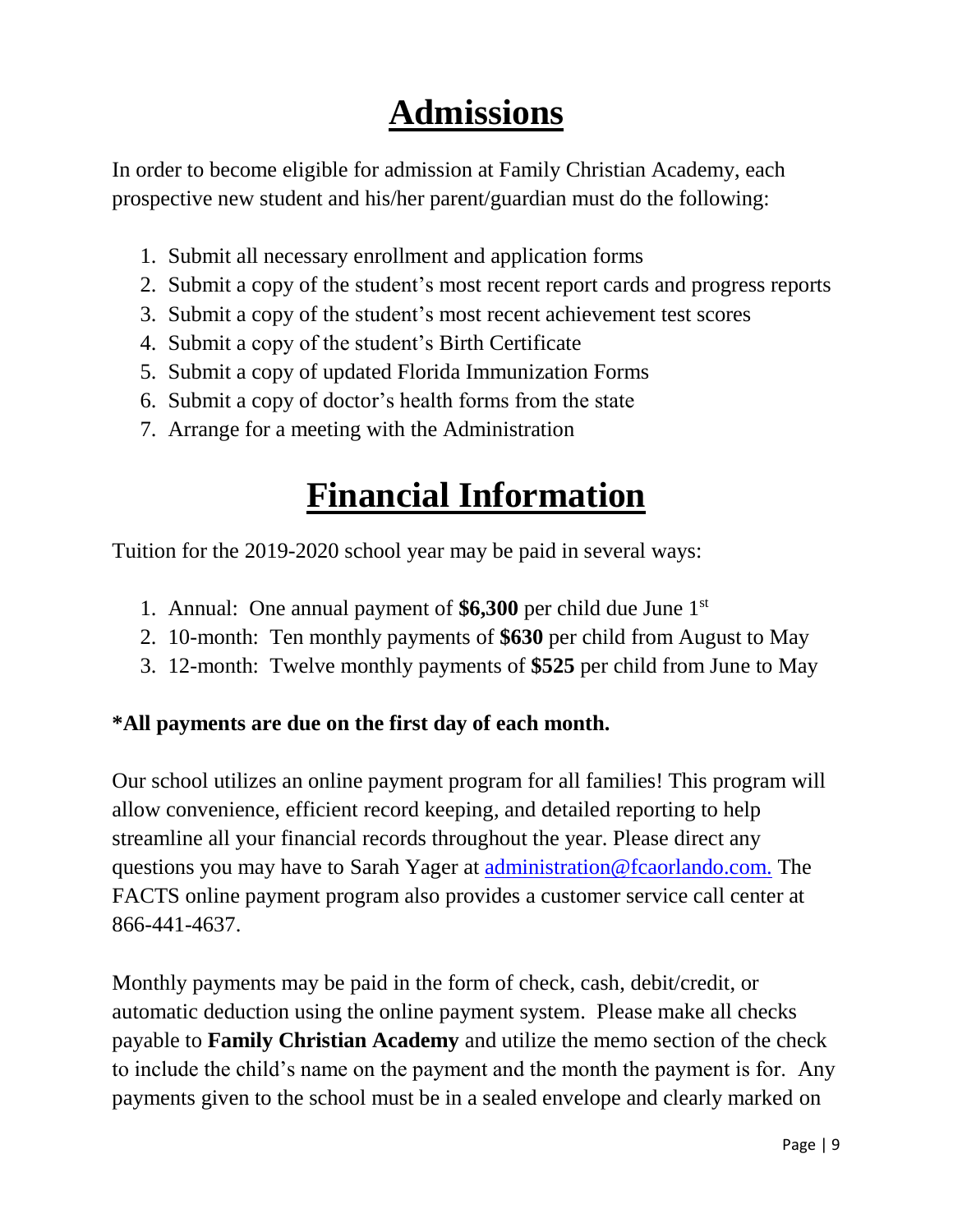the outside. Any payments not clearly marked or put in an envelope will be returned. **Please do NOT mix payments for various events.** For example, do not include a lunch, field trip, extended-day and tuition check all together.

It is the responsibility of the parents to pay their child's tuition on or before the first of the month. A late fee of \$5.00 per day will be charged each day thereafter. There will be no exceptions to this rule. Please be considerate in this matter.

E-mail notifications stating late fees will be sent home to those who have not paid on their accounts by the third day of delinquency these include: field trips, extended day, etc. A late fee of \$15.00 will be charged after the third day of delinquency and a \$5.00 fee each day thereafter. Report cards and other assessment scores will not be issued to any student whose account is not current.

# **Registration Fees**

The Annual Enrollment fee per student is \$675.00. This is an annual, nonrefundable fee that must be paid during the time of registration for the upcoming school year. Re-enrollment for present students will begin in February. Registration for the public will begin in March. Packets and forms will be sent home for the convenience of returning students. We have a limited number of positions at the school each year, so please make sure that you register in a timely manner. Student positions will only be held for those who have paid their current registration fees.

# **Withdrawal**

If it becomes necessary to withdraw your child from FCA, we require that the parent submit a 60-day written notice to the office and administration. All payments must be paid up to date at the time of withdrawal. In the event a student leaves without a 60-day written notice, parents must submit tuition fees for the following months. A withdrawal form must be filled out and submitted to the school office.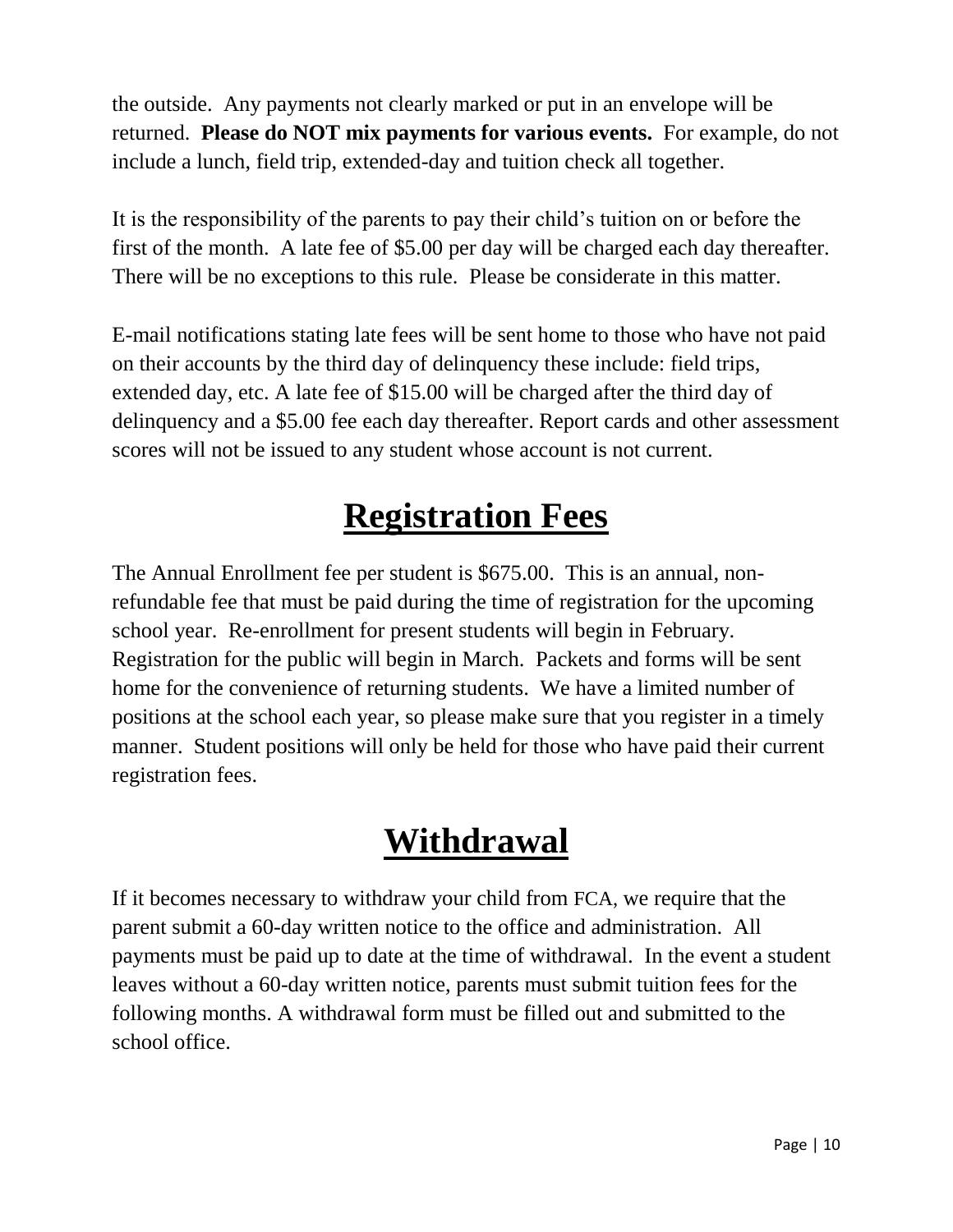### **Attendance**

The elementary/upper school year consists of 180 days. Regular school attendance is required by law and is necessary for good scholarship. Regular and punctual attendance at Family Christian Academy is expected and required. Any student who has more than 24 absences during the school year places his/her promotion in jeopardy.

\*Any high school student who has more than 12 absences in any class per semester risks not receiving credit for that class. A score of at least 70% on the mid-term and/or final will be required to receive credit.

**Tardiness:** Students may be dropped off beginning at 8:00 a.m. Class will begin promptly at 8:15 a.m. and students are considered late after 8:15 a.m. Car-rider line will end every morning at 8:15. If a student is tardy for school, their parent must check them in at the office. All tardies are considered unexcused unless accompanied by a doctor's note. Excessive tardiness will be addressed by the school. *Every 10 tardies per semester will result in an absence being recorded for that class period.*

**Student Arrival and Departure:** Students will arrive and depart from school each day primarily through the use of our school car-rider line. Each family will be given specific name cards which will clearly state each student's name on it. These cards should be clearly visible at the time of drop off and pick up. Students who leave school before school is dismissed must be signed out in the office. A note written by the parent enables the teacher to plan ahead for the student's early dismissal, thereby eliminating waiting time for the parents. All students will be released through the office. No student will be allowed to be picked up at the classroom. It is important that the registering parent list all of the names of the people who are authorized to pick up the child. Only the people named on the list will be allowed to pick up the student. Please be prepared to show proper identification at any time. Parents must submit in writing the name of any new person picking up their child for the day. They may do so by e-mailing the front office or sending in a note with their child in their daily folder.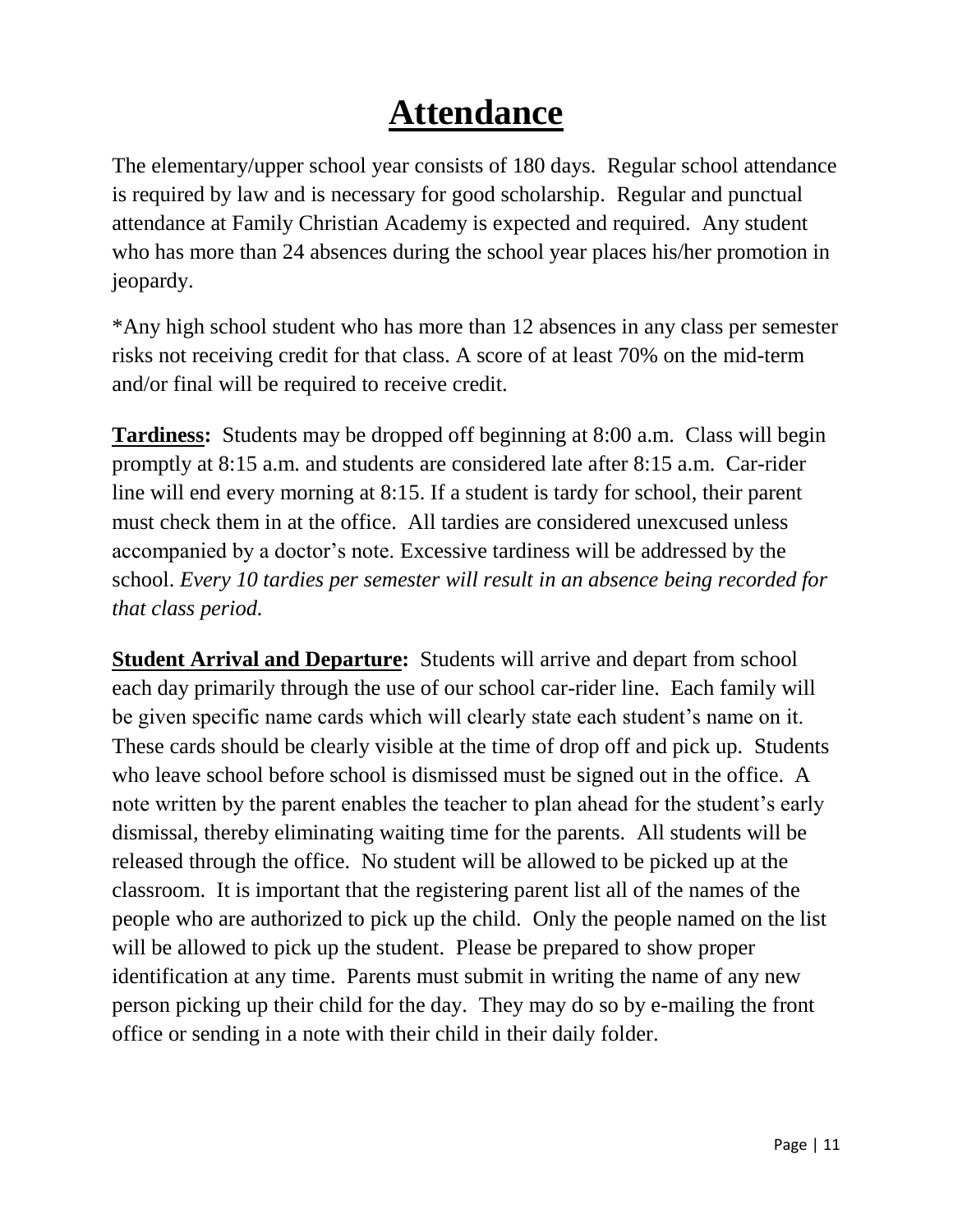#### **\*Please note: Any student who is picked up from school early will be responsible for completing all missed assignments for the day.**

We ask that any parent picking up their child through the office do so before 3:15 or after 3:45. Due to the safety of the children, it is very important that we do not allow walk-up traffic to cross over the general car-rider line. Students walking or biking home from school will be released after car rider line has completed at 3:45. If it is necessary drop your child off through the office in the morning between the time of 8:00 and 8:15, please park and walk your child to the school office by utilizing the side door. You must check in with the office administrator, Sarah Yager, before proceeding to your child's classroom. All parents are allowed the opportunity to attend morning devotions and prayer with their students after the time of 8:15 a.m. Until that time, no parents will be allowed to enter the Student Center for morning drop off. Parents may wait in the office area. It is very important that all staff members remain focused on the students' safety and wellbeing during these times.

**\*Please note: No parents or visitors to the school are permitted to visit the classrooms unless approved and checked in through the front office. The classroom teachers will not be permitted to allow parents or visitors to enter the classrooms for any reason without a visitors badge and office pass. Thank you for your cooperation with this procedure, which will help maintain a safe school campus.**

### **School Hours**

| School begins at 8:15 a.m.                |  |
|-------------------------------------------|--|
|                                           |  |
|                                           |  |
| Monday-Thursday: School ends at 3:30 p.m. |  |
|                                           |  |
| Friday: School ends at 1:30 p.m.          |  |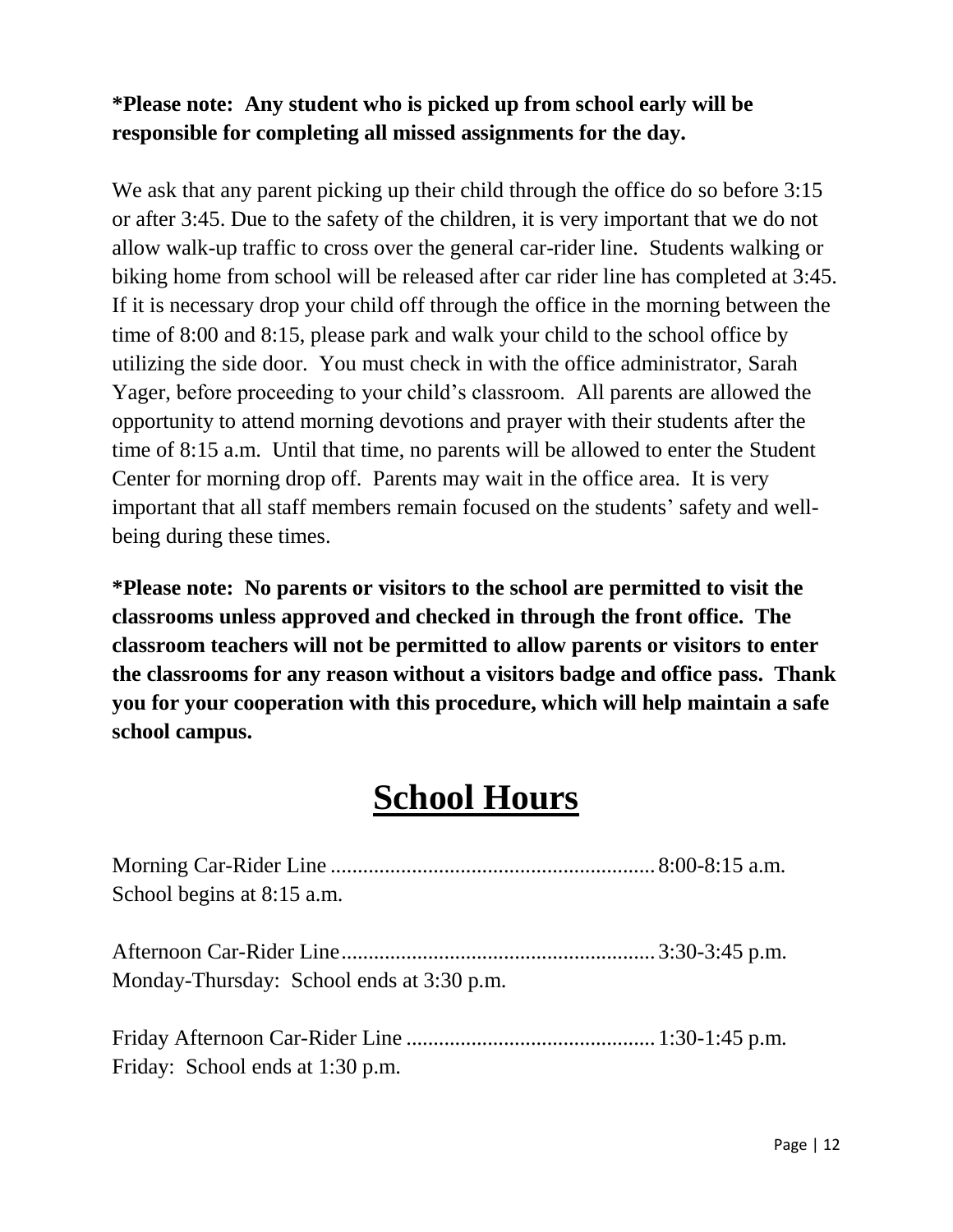### **Extended-Day Services**

Family Christian Academy offers an Extended-Day service which is available for any family who may need it. The fees for this service will be \$10/day per child on Mondays through Thursdays and \$20/day per child on Fridays, due to longer hours. This program will consist of a snack, homework time (if needed) and outdoor and indoor recreation. Parents will be invoiced monthly through the FACTS system based on the dates their children attended.

#### **Any student not picked up by 3:45 (or 1:45 on Fridays) will be sent to the Extended-Day program. The student's parent will then be responsible for the fees that are required for this service.**

All Extended-Day fees must be paid monthly. If an Extended-Day payment is not received within three days, a late fee of \$15 will be added and an additional \$5/day thereafter. The dates that your family will need the Extended-Day program may change from month to month. You do not have to choose a consistent schedule. Proper identification must be present when authorized persons are picking up children from the program.

Before-Care services are also available from 7:00-8:00 a.m. The cost for Before-Care is \$5/day. Before-Care will be located in the portable two daily. If you choose to utilize this service, please park and escort your child into the building.

Any parent utilizing Extended-Day who does not pick up promptly by 6:00 p.m., will be charged \$1 per minute after 6:00 p.m.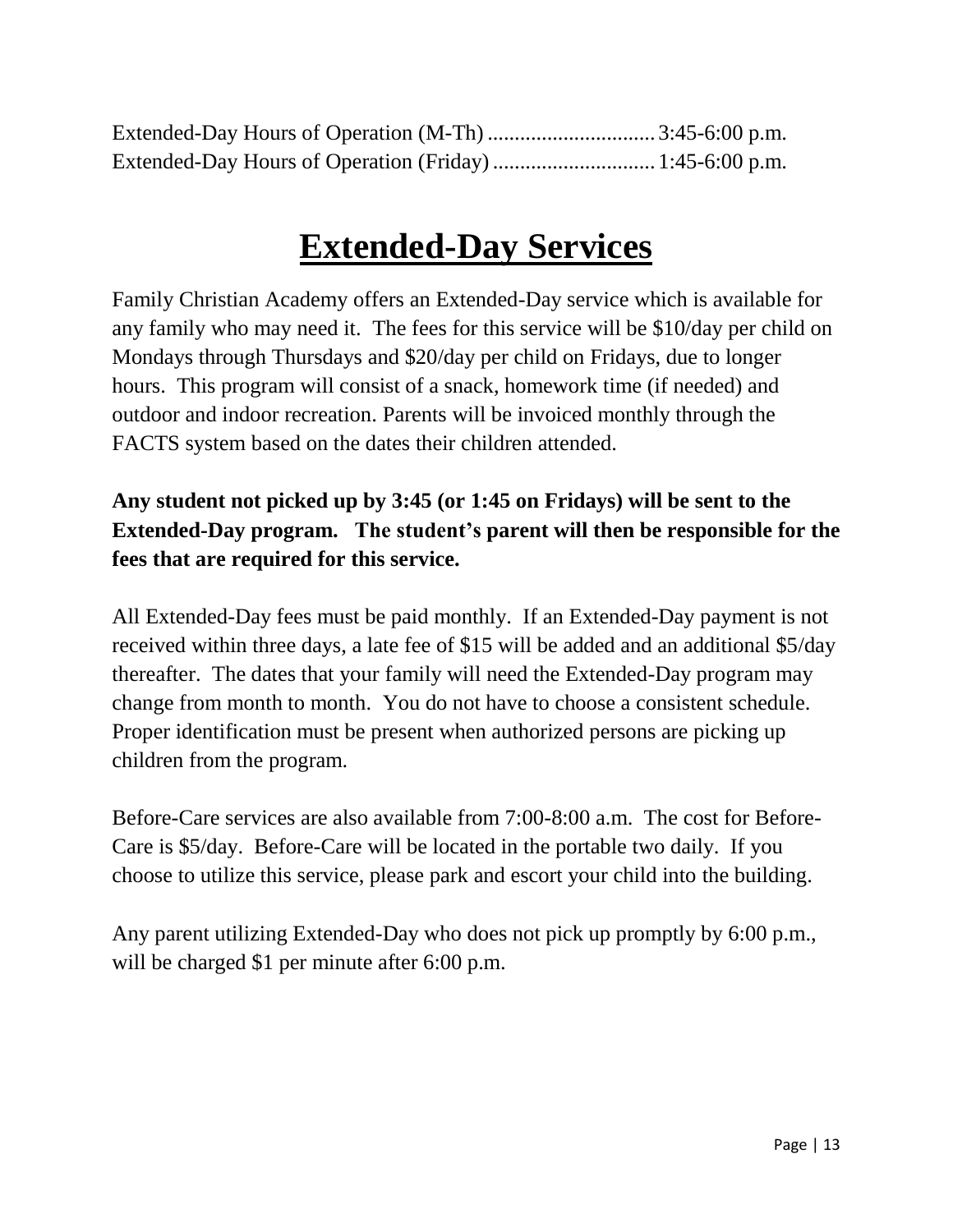### **Emergency Preparations**

All students will take part in regular fire and tornado drills in order to ensure that they are well prepared in case of an emergency. Evacuation routes are also posted in each classroom. In the case of severe weather, our school will follow OCPS guidelines for cancellation of classes. If your child is in attendance when severe weather arises, the school will consult with the local weather authorities, move the children to safe areas and contact the parents for pick up if necessary.

### **Insurance**

Every child enrolled in Family Christian Academy is covered by a school insurance policy. All accidents will be reported to the parents by the use of an Incident Report. If there is a serious incident, the parents will be notified immediately. All FCA staff members are trained annually in CPR and First Aid.

### **Dress Code**

All students are required to wear an FCA uniform to school each day. This requires that each student wear a polo shirt purchased through Educational Outfitters with the school logo embroidered on it. The colors of the polo shirts are lime green, white, black, and gray. Upper school students are required to wear an FCA PE uniform during their designated PE class period. All students must also wear khaki, black, or gray bottoms to school each day with the polo shirt. The khaki, black, and gray bottoms may be of the student's choice; such as cargo shorts, long pants, capri pants. However, there should be no print, holes, or designs on the bottoms. Bottoms may NOT be joggers, sweat pants, or yoga pants except on Chapel days. Girls may also wear khaki skorts or skirts with no designs. Girls' shorts must be of an appropriate length. When arms are placed by their sides with hands in a fist, the shorts must at least reach the end of the fist. All bottoms must be neat and presentable. Students should wear black, grey, or white socks without patterns. On Chapel days, all students must wear their Chapel T-shirts with black bottoms (athletic shorts are acceptable).

All students will be required to wear their Chapel T-shirt to all off campus field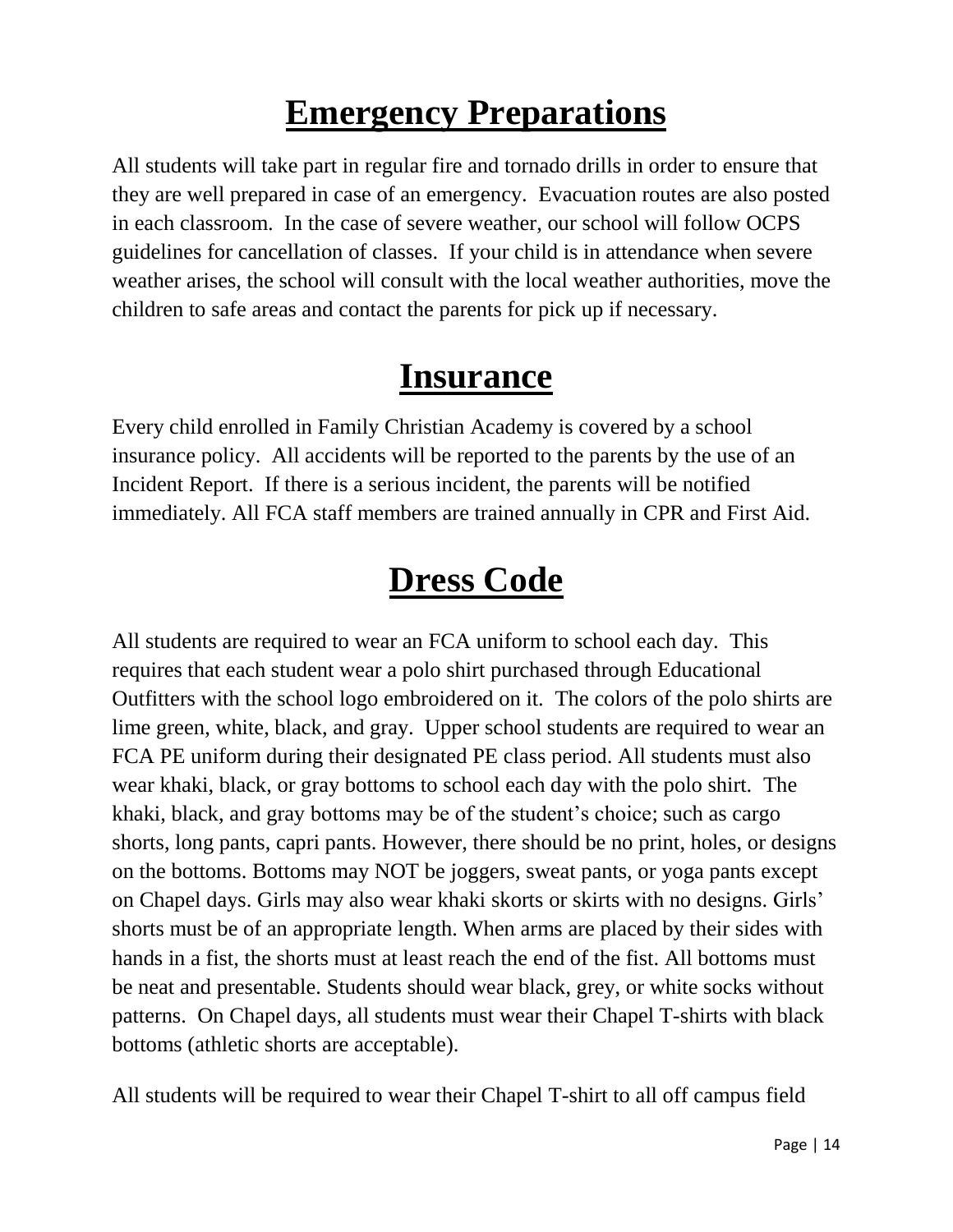trips. All students are to wear their FCA spirit shirt to all In-House field trips. No denim shorts or jeans will be allowed on field trip days, unless otherwise notified by the office.

Students will be permitted to wear Fan Cloth gear on Mondays only.

Throughout the school year, each student will be required to wear only a lime green, gray, or black FCA embroidered hoodie or zip-up jacket when needed due to the changes in weather. No other jacket, sweatshirt or hoodie will be permitted. Students may choose to wear long-sleeved, white, turtle-neck shirt under their regular polo shirts. They may also choose to wear a turtle-neck shirt that coordinates with the color of their polo shirts; such as black, gray, or lime green. These are the only colors that will be acceptable.

Students will only be allowed to wear white, brown or black tights under their uniform shorts or skirts. Students are required to wear closed-toed shoes (no crocs). This is for safety reasons on the school property. Any dress code violations will be addressed through the office. Parents will be notified of the dress code violation and upper school students will receive a demerit.

All students should keep hairstyles neat and presentable. Boys and girls must have their hair out of their face for daily instruction. Mohawks, special hair color fads or dyes are prohibited at the school. Only natural hair colors are allowed. Piercings for boys and piercings other than the ears for girls are not permitted to be worn during school hours. This includes clear jewelry retainers. Tattoos must be covered at all times.

# **Snack**

It is the requirement of Family Christian Academy that all students bring two water bottles (one for snack and one for lunch/recess) and a nutritious snack to school each day. The water bottles must be clearly marked with the child's initials or name on the side or top with a Sharpie marker. If your child does not drink water, they may bring a clear liquid instead. This is not only a healthy alternative for all students, but helps us to maintain a clean lunchroom and classroom environment as well. No sodas or colored juices will be allowed. We encourage each child to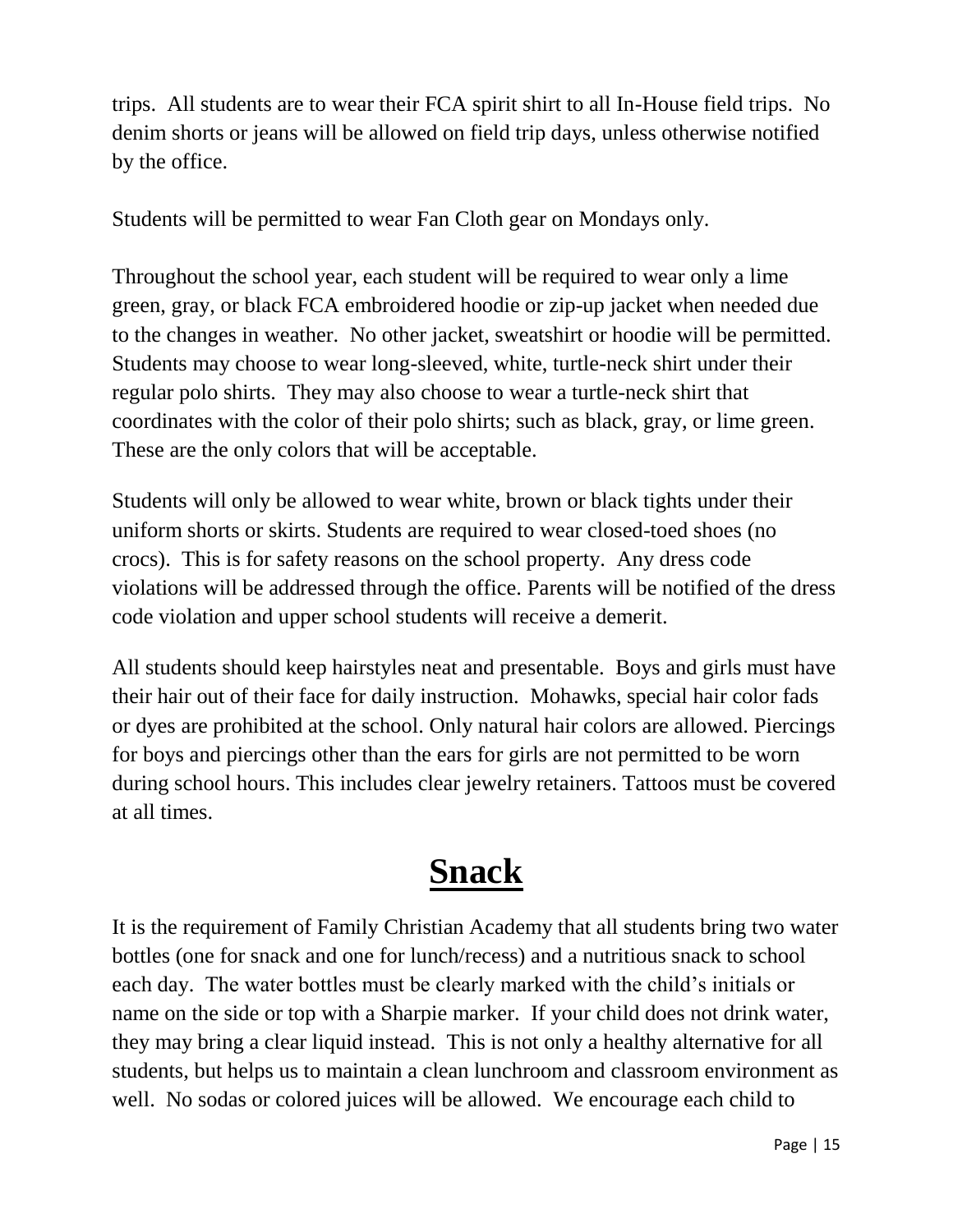bring a healthy snack during this special time each day. No candy will be permitted. Eating is NOT permitted in the sanctuary.

Due to several students who have serious food allergies at school, it is important to check with your child's specific teacher about further information concerning snacks brought from home. As a school, we will do our best to communicate with the parents concerning these issues. If your child has a severe food allergy, please make the school and teacher aware of this situation as soon as possible.

It is the responsibility of each parent to make sure that their child is prepared for snack time each day. If your child consistently is unprepared for school by forgetting to bring in their water bottle or snack, you will be contacted. It is very important to make sure that your child is well prepared for school. It takes away from valuable classroom time when students are not well-equipped for the day.

### **Lunch Program**

Lunches will be available to all students at a nominal cost every Tuesday, Wednesday, and Thursday during the 2019-2020 school year. A lunch menu link will be emailed to parents at the beginning of each month. This should be filled out and submitted online no later than the deadline on the top of the form. No lunch orders will be accepted after this deadline. All lunches are paid for on a monthly basis. The cost of each lunch may vary from year to year. Our lunch vendors this year include Chick-Fil-A on Tuesdays, Dustin's BBQ on Wednesdays, and Pizza Hut on Thursdays.

# **Change of Address or Telephone Number**

Parents are responsible for notifying the school office immediately of any change of address, telephone number or e-mail information. It is imperative that we have this information to contact parents in case of an emergency. In case of a serious accident or injury, the parents will be contacted. However, if parents cannot be reached, the school will notify those listed on the student's Emergency List (or 911 if necessary). It is very important that the information on the Emergency List be accurate and up to date.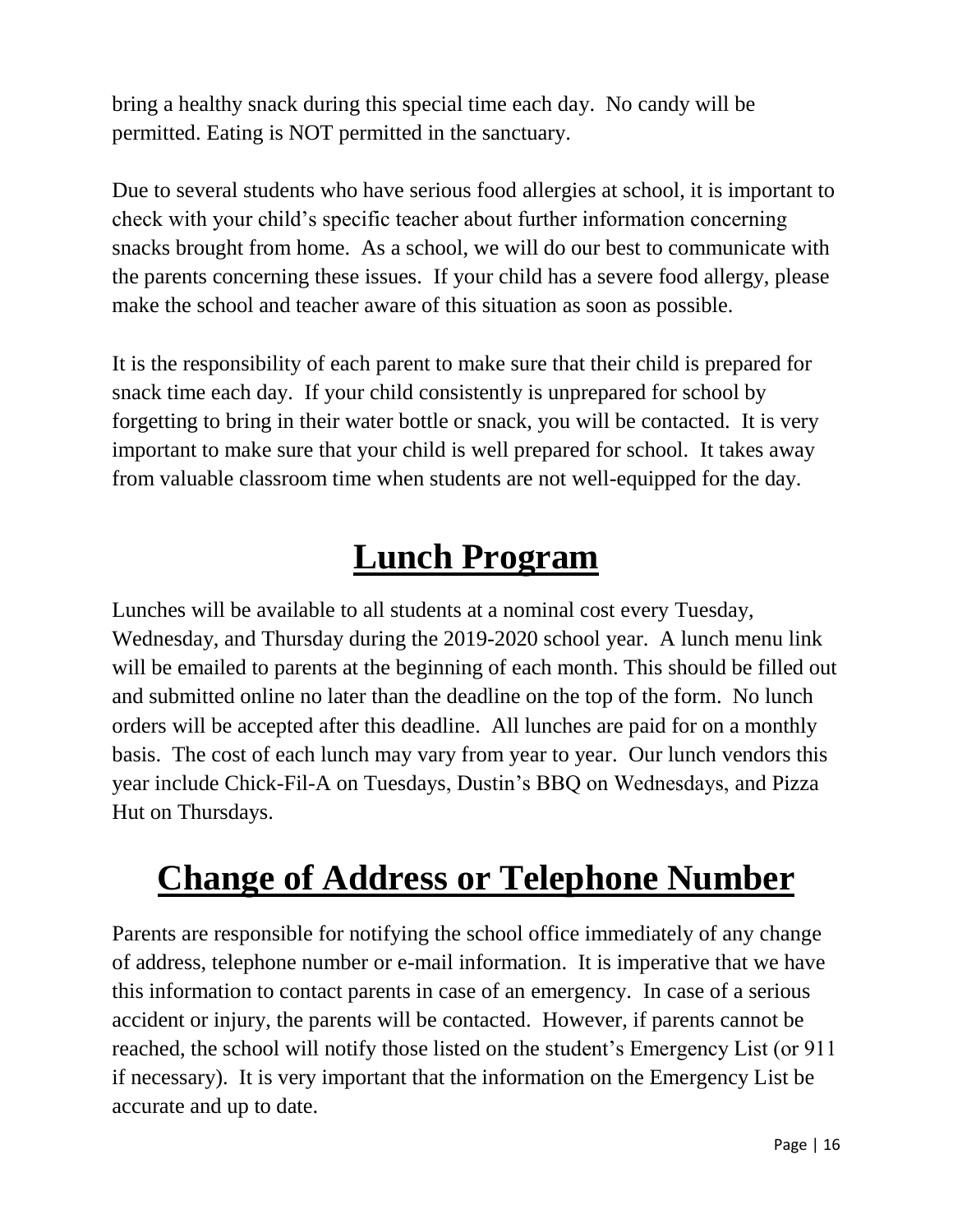# **Communication**

Communication between parents and school staff is vital in order to have a successful school year. We encourage all parents to contact us at any time with regards to questions, concerns or comments. You may contact us through phone, e-mail or through your child's daily folder. Each day your elementary child will bring home a planner stating their behavior for that day. The teachers and parents should use this tool as a way to communicate about the activities of the day. Upper school student behavior will be communicated through ParentsWeb.

Daily notes and reminders will also be sent home through the use of the elementary students' folders. A weekly overview of what each student is learning will be sent home every Monday in their folder or planner. This weekly overview may be emailed as well. It is very important that each parent check the folders or planners on a regular basis in order to stay informed of school events.

Meetings with instructional teachers or the principal must be made by appointment. To schedule an appointment, you may call the school office or email the teacher directly. Teachers will not be permitted to discuss student information during car-rider line or to hold phone conferences during classroom hours. It is very important to set up a meeting time that coincides with the teacher's and principal's schedules.

Elementary Parent-Teacher Conferences will be held during December and again at the end of the school year. All December conferences will be mandatory. These meetings will allow you to gain insight into your child's progress and growth throughout their assessments in the areas of Reading, Writing and Math. During this time, the teacher will answer all questions concerning your child's academic and social performance. Upper school conferences will be held on an as-needed basis throughout the school year. Conferences at the end of the year will be done on an individual basis at the request of the specific parents.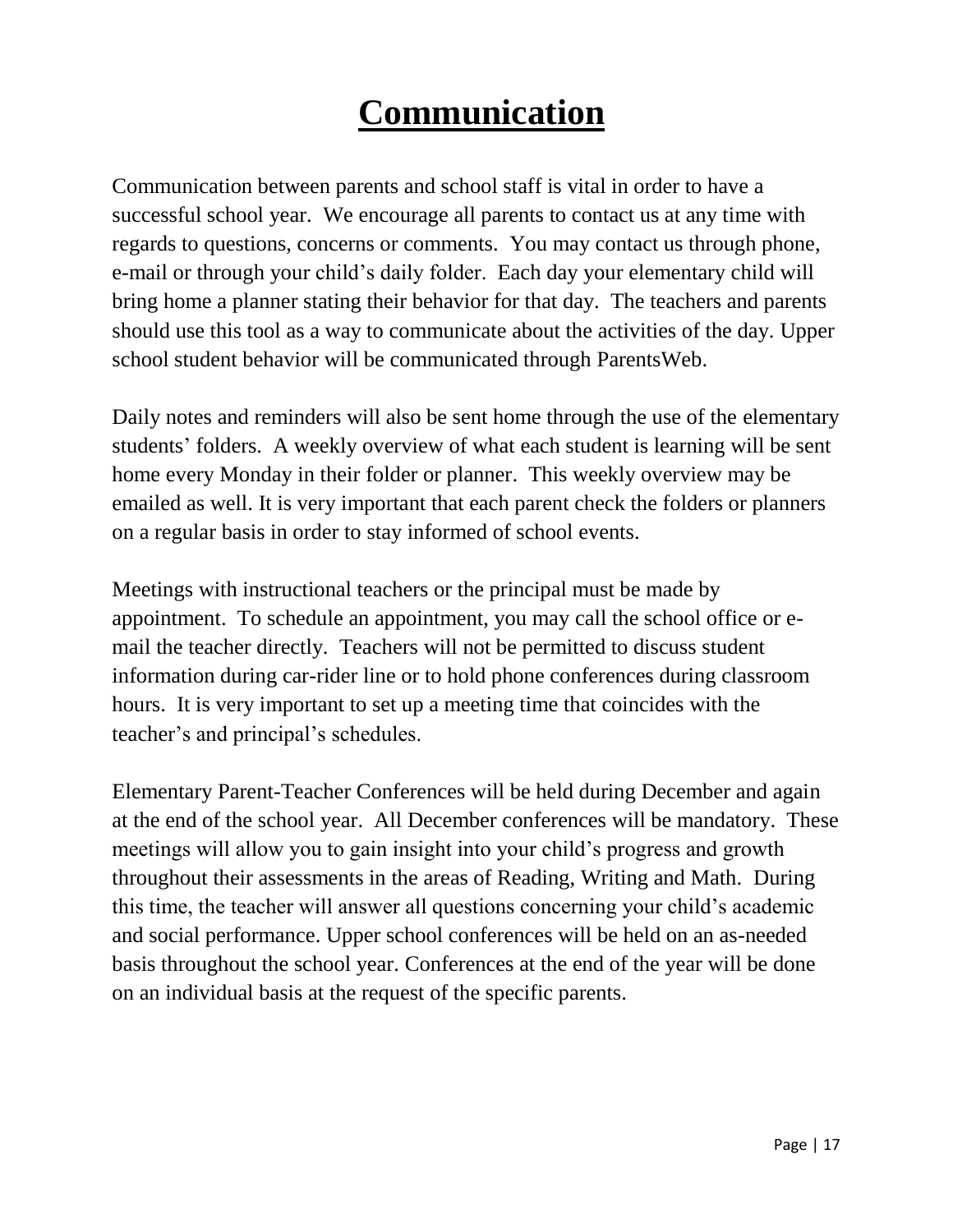# **Health**

**Medication:** The school will provide first-aid treatment for all minor injuries and for students who become ill during the day. The first-aid treatment will be utilized in the school office area. In case of illness, parents are notified and are asked to take the child home, if necessary.

All medication brought to school must be turned in to the office. Only clinic/office personnel are allowed to administer medication and only with the written permission of the parents. No aspirin, Tylenol, cough drops or other over-thecounter medications will be dispensed from the classroom. Students may not keep medication in their backpacks. Medications may be dispensed from the office if the following procedures are observed:

- 1. A written, signed and dated Medical Release Form must be completed in the office prior to administration of medication.
- 2. Medication must be in the original bottle or package, with directions and brought to the office by the parent.

\*\*If your child has been prescribed an Epipen or Inhaler it is very important that you let us know before school begins. These must be turned in to the office and a Medical Release Form must be filled out.

**Illness:** Family Christian Academy desires to maintain a healthy school environment for all students. Therefore, we ask that no child be allowed to attend school who exhibits the following symptoms: vomiting, diarrhea, cold, coughing, green or runny nose or a fever of 100+ within the last 24 hours.

**Lice:** If your child has lice, please do not send him/ her back to school until the head lice is treated *and* all the nits (eggs) have been removed. Please let us know if your child will be staying home due to lice. It is extremely important that we know which classrooms have been affected so we can treat accordingly**.**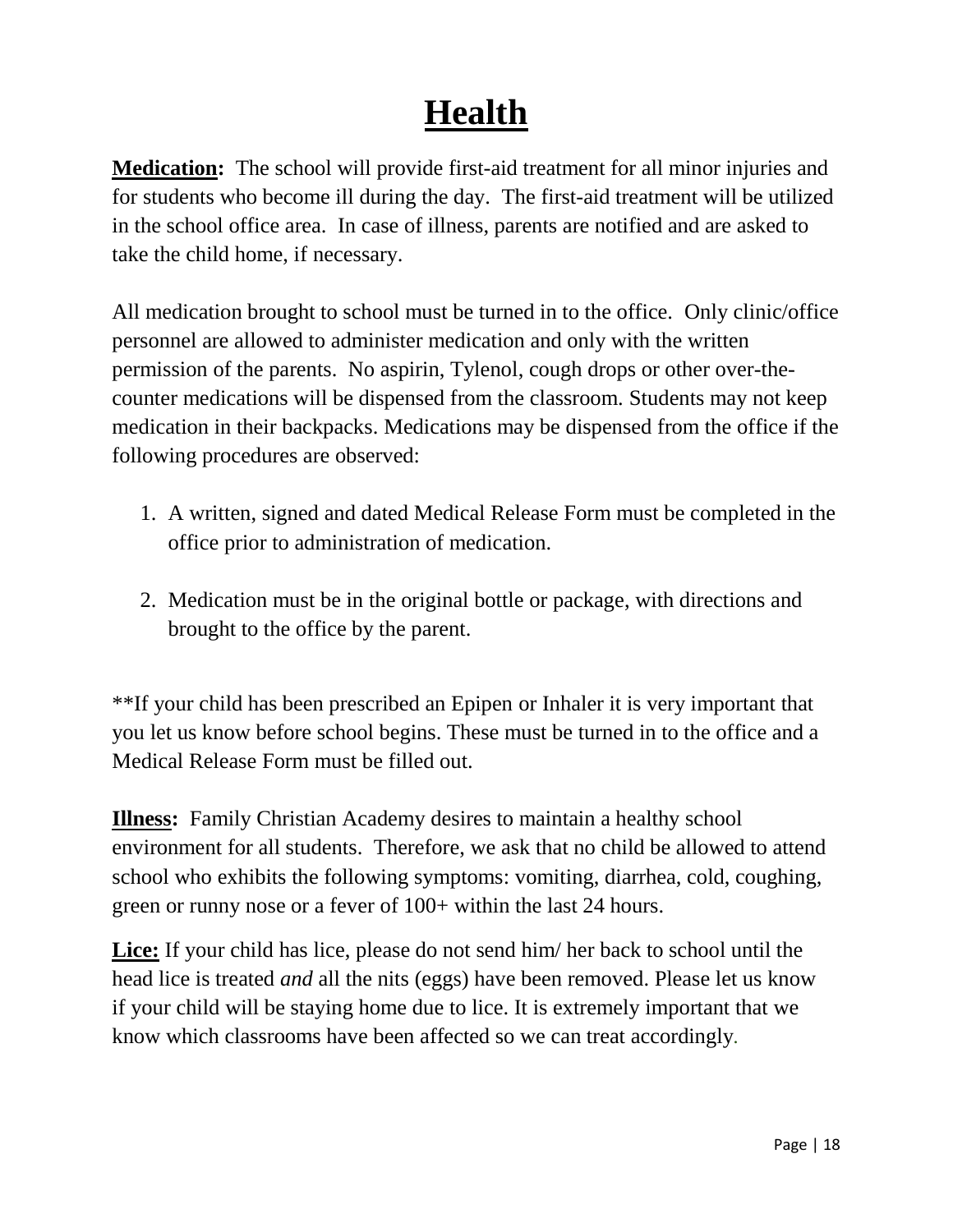#### **Medical Absence Program**

At FCA we value the health and well-being of all of our students. We understand the devastation a life-threatening medical diagnosis can have on a family and that is why we are committed to partnering with families to ensure that we provide the highest level of support for each of our students. In light of this we have implemented an FCA Medical Absence Program (FCA-MAP) to assist parents, students, teachers and administration to navigate the period of time a student is undergoing treatment for a medical diagnosis. Please set up a meeting with administration to determine eligibility for this program. It is important to remember that FCA-MAP is not the only option a family has for uninterrupted academic progress. Families may choose to withdraw from FCA and enroll in a state sponsored Hospital Homebound Program. More information on this program can be found at: http://www.fldoe.org/academics/exceptional-student-edu/eseeligibility/hospital-homebound-hh.stml

### **Safety**

**Security:** Because Family Christian Academy is an open campus, it is highly important that all families and staff members follow the safety guidelines below:

- 1. All doors must be locked at all times.
- 2. All visitors to the campus must call the office phone number and enter the school building only through permission of the office staff.
- 3. All visitors to the school, classrooms or buildings must receive a School Visitor's Badge. Parents will NOT be permitted to walk up to the classroom without checking in through the office first. Any students arriving late to school will need to be signed in at the office and escorted to class by a staff member. Teachers will NOT open their classroom doors for any reason unless the person requiring entry is escorted by the principal or office staff. \*All parents wishing to eat lunch with their child need to arrive 10 minutes early and sign in at the front office. Parents will enjoy lunch with their child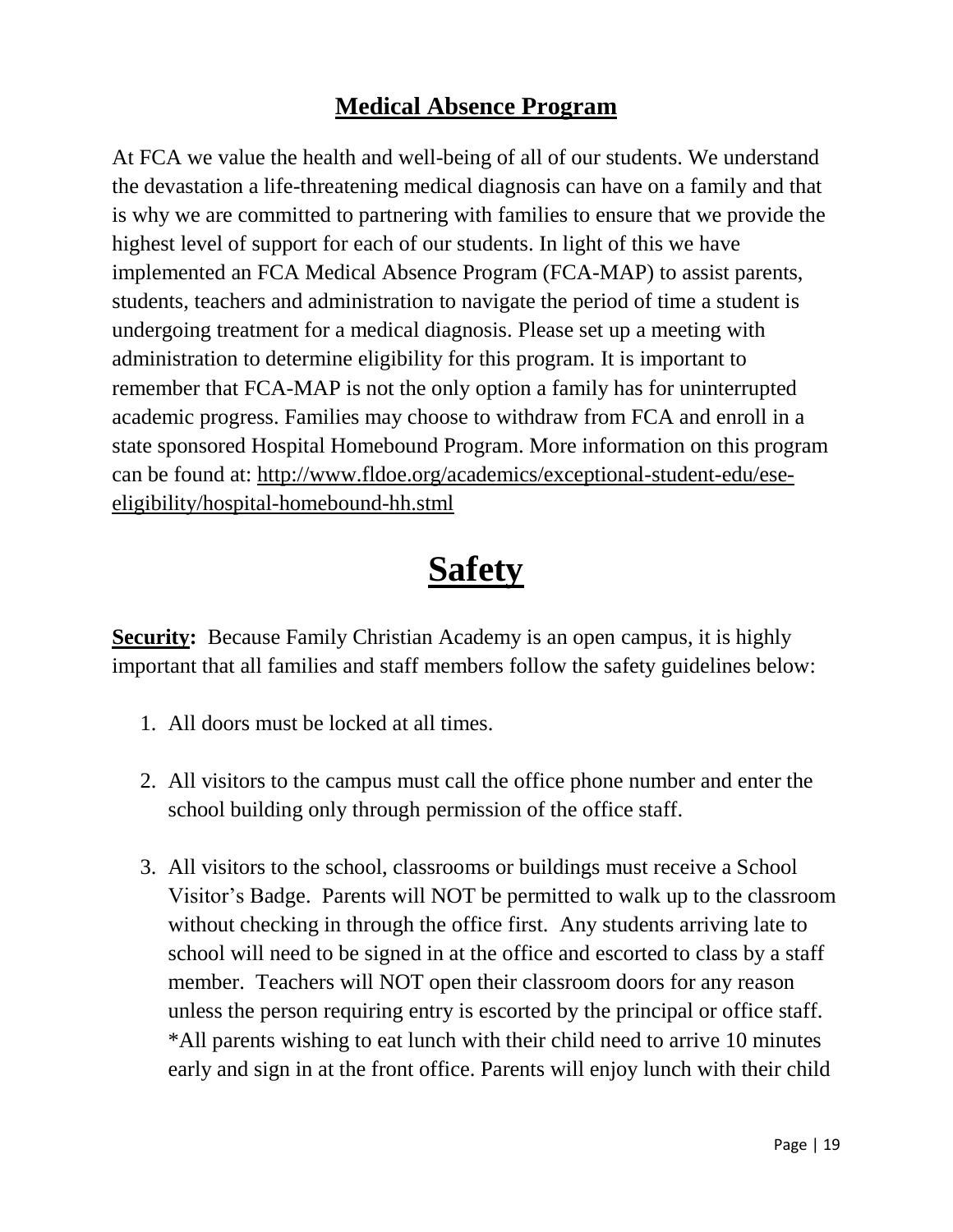at the picnic tables outside. Parents must sign out after lunch at the front office.

- 4. All students must be checked in/out through the office only.
- 5. Teachers will be notified of any visitors to the classrooms.
- 6. All staff members will receive background checks. Any person working as a volunteer with the students, attending a field trip or working as a substitute teacher must receive the proper fingerprinting/background checks before being allowed to work with or chaperone the students.
- 7. No elementary students shall be allowed to walk freely on campus during school hours. Staff will be required to escort students around the campus.
- 8. No staff members will be permitted to transport any FCA students (other than their own children) in their vehicle for field trips or other school events.
- 9. Any parent who would like to remove their child from school early MUST come to the office to sign out their child. Do NOT go directly to the classroom. As a courtesy, we ask that you notify the office at least 15 minutes prior to picking up your child. This will allow the teacher time to gather all necessary items and to ensure your child goes home with all of their school work, letters and any other important papers.

We always strive to make FCA a fun, loving and safe learning environment for all of our students and staff. Please review the following important information regarding Background Checks and Car-Rider Safety Procedures. **Background Check Required for the following:**

- Chaperoning/ Attending a field trip
- Observing after-school clubs (not final performance/presentation day)
- Volunteering in the classroom
- Attending recess with your child's class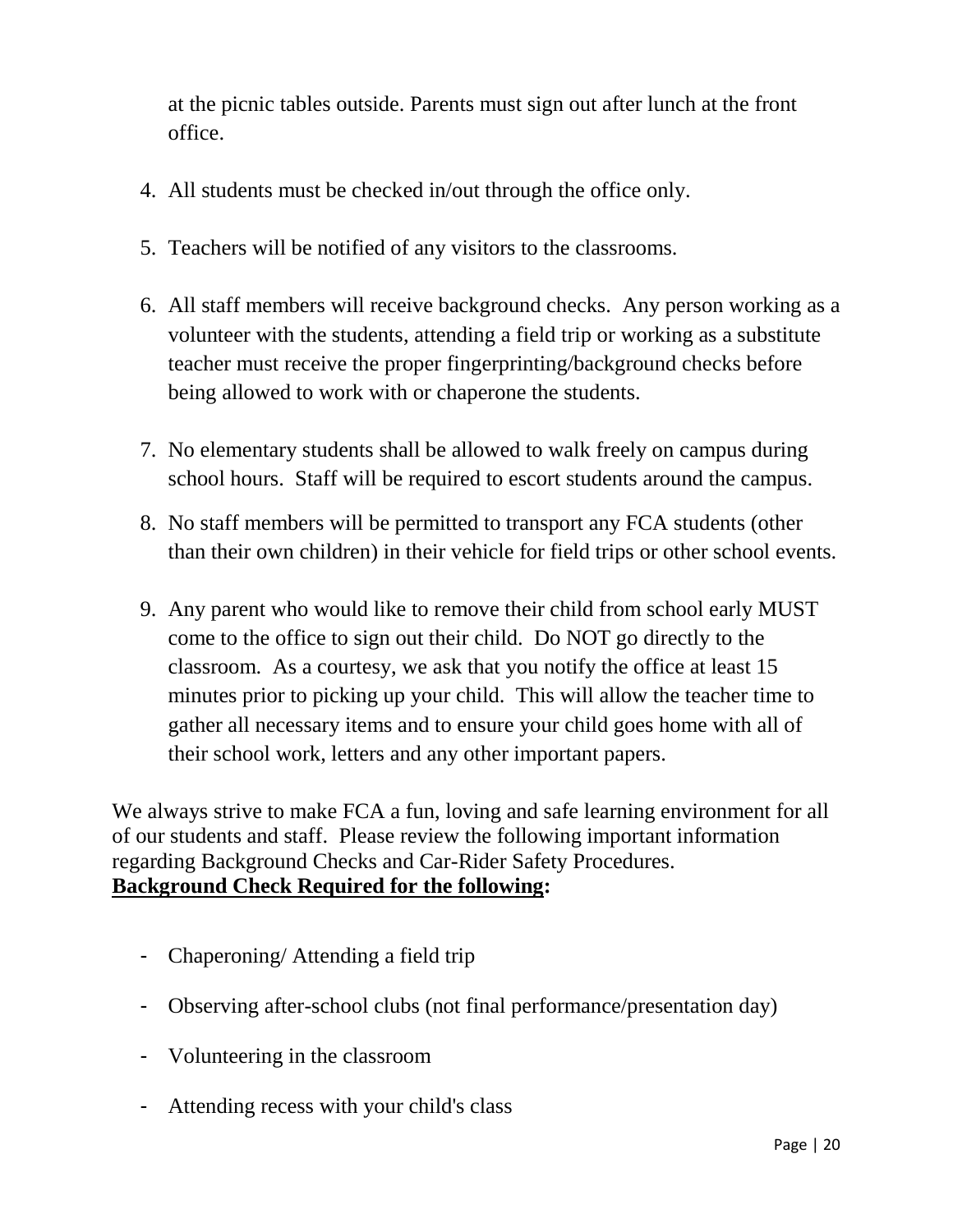- Volunteering in the office
- Sports Coach or Assistant Coach for any FCA team
- Volunteering for Special Events that require working with children (Easter Egg Hunt, Jump Rope for Heart, Harvest Party, Stocking Stuffer Party, etc.)

#### **Background Check NOT Required, but you MUST check in at the office, sign in and obtain a visitor badge for the following:**

- Chapel
- Lunch

\* If anyone other than the parent will be coming to have lunch with your child you must notify the office via e-mail prior to lunch period. This includes "Grand Lunch."

#### **Background Check NOT Required for the following:**

- Performances/Presentations and Programs on the FCA campus (Science Fair, Club Parties, Talent Show, Christmas Program, Thanksgiving, etc.)
- Special Events (Spring Fling, Family Book Fair Night, Family Movie Night, etc.)
- PTO Meetings

#### **Reminder About Car-Rider / Carpooling:**

If you have a regular routine for car-rider line pick up (someone other than you picks up your child daily, you carpool with another FCA family, etc.), please email the office with your carpool schedule or other applicable routine information. If at any time that routine changes, you must e-mail the office with the change. If anyone, besides the parent, is picking up your child, we ask that you e-mail the office prior to the start of car-rider line notifying us of the change.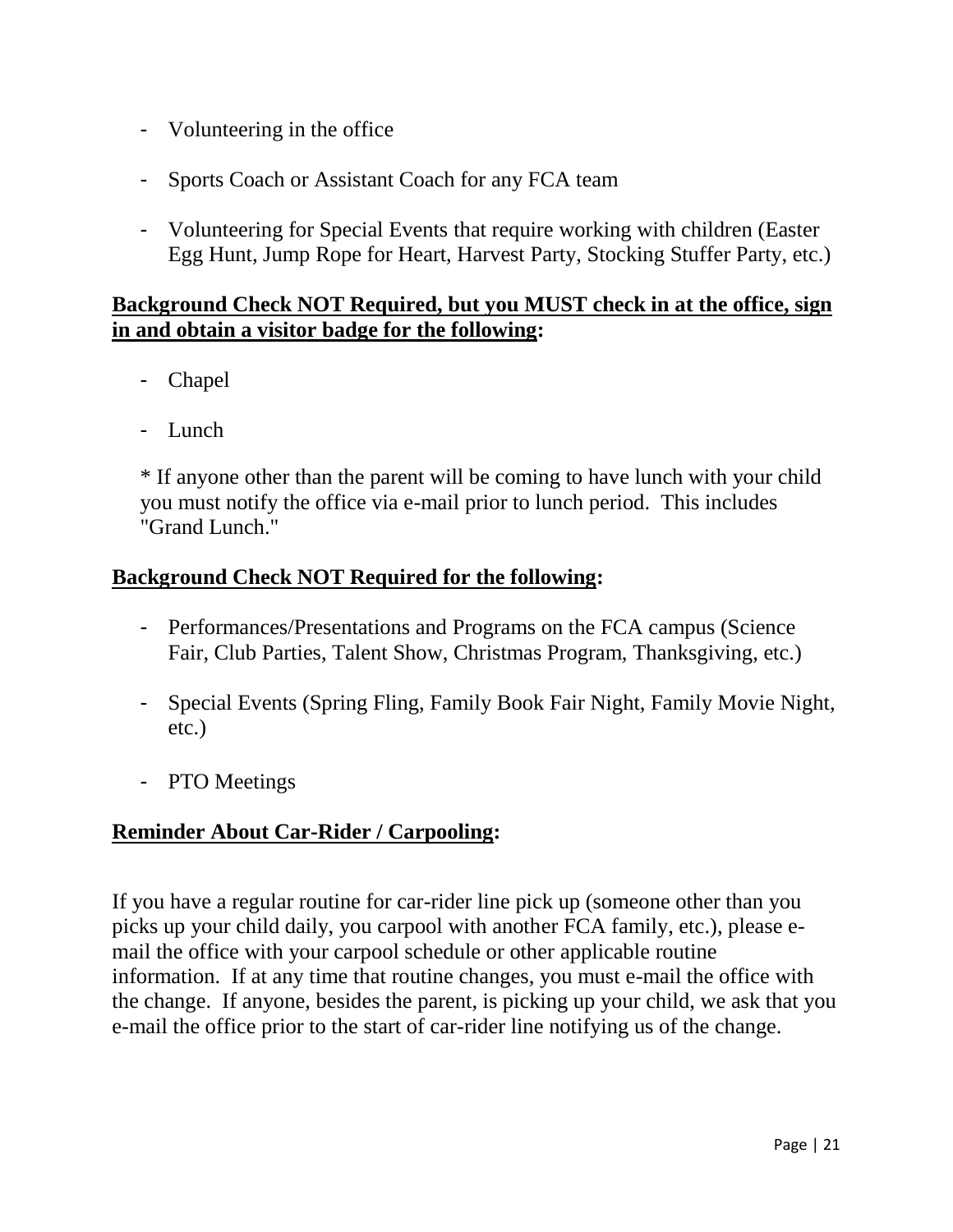### **Internet Use**

Each week during the scheduled computer lab time, the students will have access to the Internet for educational purposes. Teacher supervision will be mandatory during this time and the students will only be permitted to log on to sites that are approved by the classroom computer instructor. It is our goal to maintain a safe environment at school and to discourage access to any objectionable material that may harm the students at FCA.

### **Photo Release Form**

Throughout the school year, many opportunities for the students' photos to be taken will arise. It is mandatory that each parent or guardian sign a Photo Release Form in order for your child's picture to be taken. Our school uses these photos for such purposes as classroom decor, marketing tools, yearbook, classroom gifts, recognition, etc. Any student who does not have a Photo Release Form on file in the office will not be permitted to take part in photo opportunities.

### **POLICY ON ELECTRONICS USAGE**

We are so blessed to have technology at our fingertips these days! It definitely enhances learning and makes teaching easier in many ways! However, in order to continue electronics use in our classrooms, as well as a reward before and after school, we need to communicate our expectations for this usage.

Students are permitted to use electronics in class only when the teacher has deemed it appropriate. Electronics should never be out unless the teacher has given permission to do so for educational purposes.

Electronics are NOT to be used during morning devotion, class changes, at lockers (upper school), in the restrooms, at lunch, or any other "free" time. If they are, the behavior management system will be employed, resulting in a staff member taking the electronic device and demerits being given. Subsequently, a parent will be required to pick up the electronic device.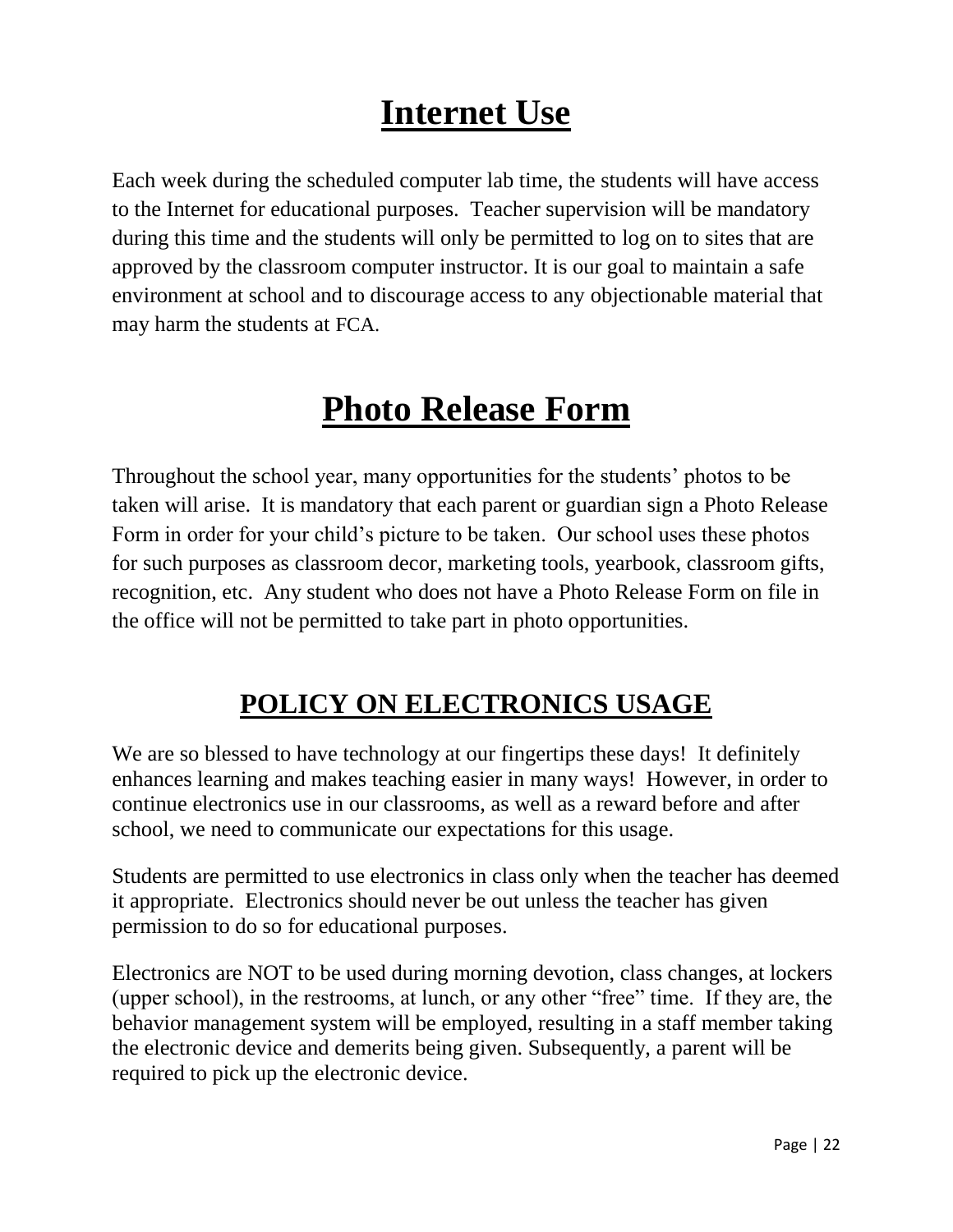No photographs or videos are to be taken during school hours. This includes before school care and car rider time. Some families have strict rules about their child's picture being taken and posted on Facebook or Instagram. We must respect their wishes; therefore, no pictures or videos are allowed to be taken during school hours.

Cyberbullying outside of school hours is a real problem in many schools around our nation. While we have not had to deal with this problem, if such an incident arises Mrs. Paynter will administer consequences as necessary. Students are NOT required to have electronics in order to attend FCA! We have school iPads that the students can use if the lesson involves technology.

Students are not permitted to go on You Tube or watch online videos, post to Instagram or Facebook, or any other "social media" activity during school hours, including before school care and car rider time. This is strictly prohibited.

Elementary students will be permitted to use their personal electronic devices during Fun Friday only. Students will only be permitted to play games/apps that have been previously approved and downloaded to their device.

### **Yearbook**

All students will have the opportunity to purchase a yearbook when they go on sale at the end of the school year. Order forms will be sent home. Please help us with this valuable project by capturing and saving photos of the students and events throughout the school year. Once you have captured the pictures, please send them directly to our e-mail address at [administration@fcaorlando.com.](mailto:administration@fcaorlando.com) You may also save the pictures to a CD, memory card or thumb drive/flash drive and send it to school in your child's folder in an envelope labeled "Yearbook" with your name on it. Your digital media will be returned to you in a timely manner.

Receiving your photographs promptly will allow the Yearbook Committee to create and assemble the yearbook pages throughout the year and assist us with successful project management. The yearbook is one of our most prized possessions at the end of each year.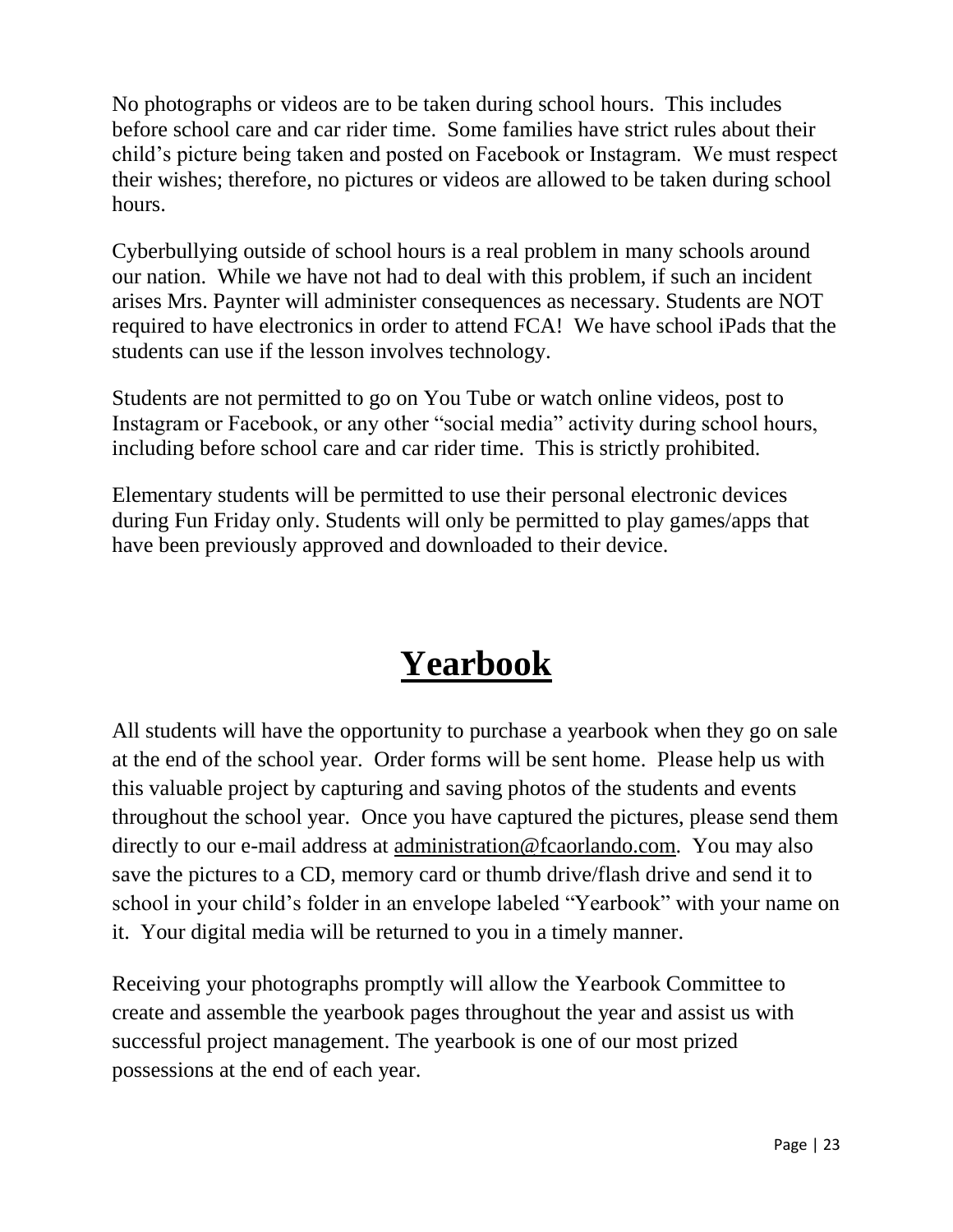# **Chapel**

The chapel service is a very important and special part of our school program. These services allow the students to praise God, hear powerful messages, pray with their friends and learn valuable life lessons. Chapel services will be held each Friday in the Student Center. Elementary Chapel will be from 9:00-10:00. Upper School Chapel will be from 10:00-11:00. We will have a combined chapel the last Friday of each month from 9:00-10:00. Parents are encouraged to attend. This is a great time to bond together as a school and experience the Christian education that the children are receiving each day. All students and other family members who attend the chapel services must abide by the rules and conduct of the school. This allows for the least amount of distractions during this valuable time. We also encourage parents to attend our Friday morning Parent Prayer Time from 8:15-8:45 in the sanctuary. This is a great time to bond with other families and to join together as a school community. An administrator or teacher will be present during this time to lead a short devotion and facilitate prayer requests.

### **Conduct**

Students are expected to conduct themselves in a Christian and respectable manner while attending Family Christian Academy. All school rules must be followed in order to receive positive rewards and be recognized as an outstanding student. Family Christian Academy reserves the right to no longer accept a student for enrollment if they do not follow the proper conduct rules of the school or if the administration decides that the student is not maintaining all standards set by the school.

Students must adhere to the following rules:

- 1. Be prepared for class by having all proper supplies and arriving to school in a timely manner
- 2. Be prepared with all assignments and returned forms
- 3. Be a good listener to your teachers and other students
- 4. Be respectful of others and their property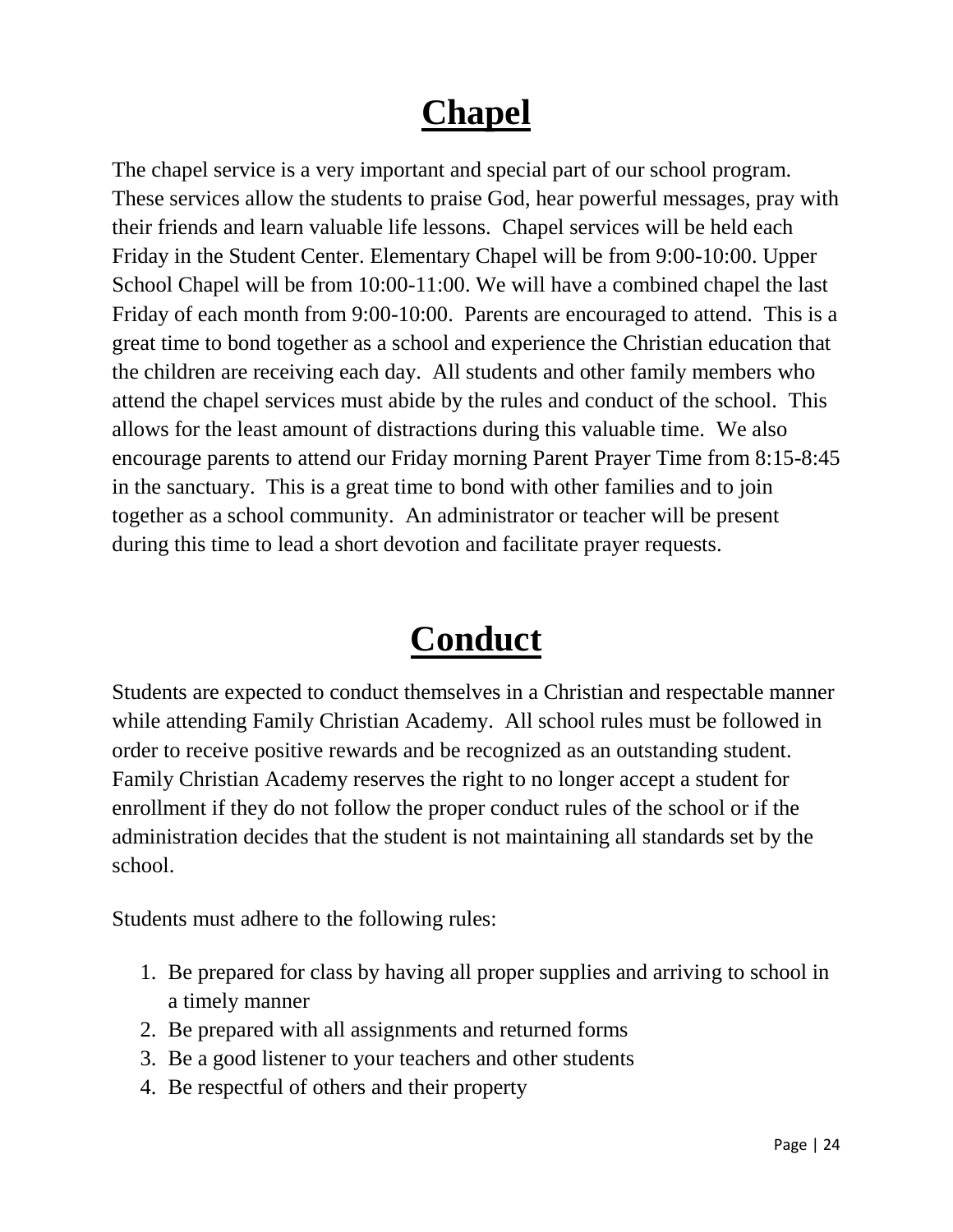- 5. Raise your hand in class
- 6. Be a team player and show good sportsmanship
- 7. Always give your best effort to every task
- 8. Have a positive attitude
- 9. Lunchroom Rules:
	- Students will enter quietly
	- The students must remain quiet for the first 10 minutes in order to eat their food without distractions
	- All students are responsible for throwing away their trash and cleaning their table space
- 10. Chapel Rules:
	- Students may choose to sit with family members who attend chapel
	- Students must stay at their seat throughout chapel
	- Students should attempt to use the restroom BEFORE chapel so as not to interrupt the service
	- Students are expected to be respectful during prayer and presentations

### **Classroom Management Plan**

Our Classroom Management Plan is based on our Philosophy of Education, which allows for all students' needs to be met in a positive environment. We utilize several key strategies (below), which assist us in achieving this goal. FCA is a unified school, where all staff members work together to carry out the same philosophy and strategies for effective learning.

Elementary Points:

- If a student exhibits positive behavior, they may earn extra points.
- Students may also have the opportunity to earn extra points during their lunch, recess, PE and Specials time. The students' behavior will be communicated to the classroom teacher each day through the use of a clipboard system.
- If a student does not follow a procedure or rule, they will be given a verbal warning first, followed by a visual warning (pulling their behavior stick – see below) and finally, they will be instructed to subtract points and receive an "X." Each time points are subtracted, the amount will increase.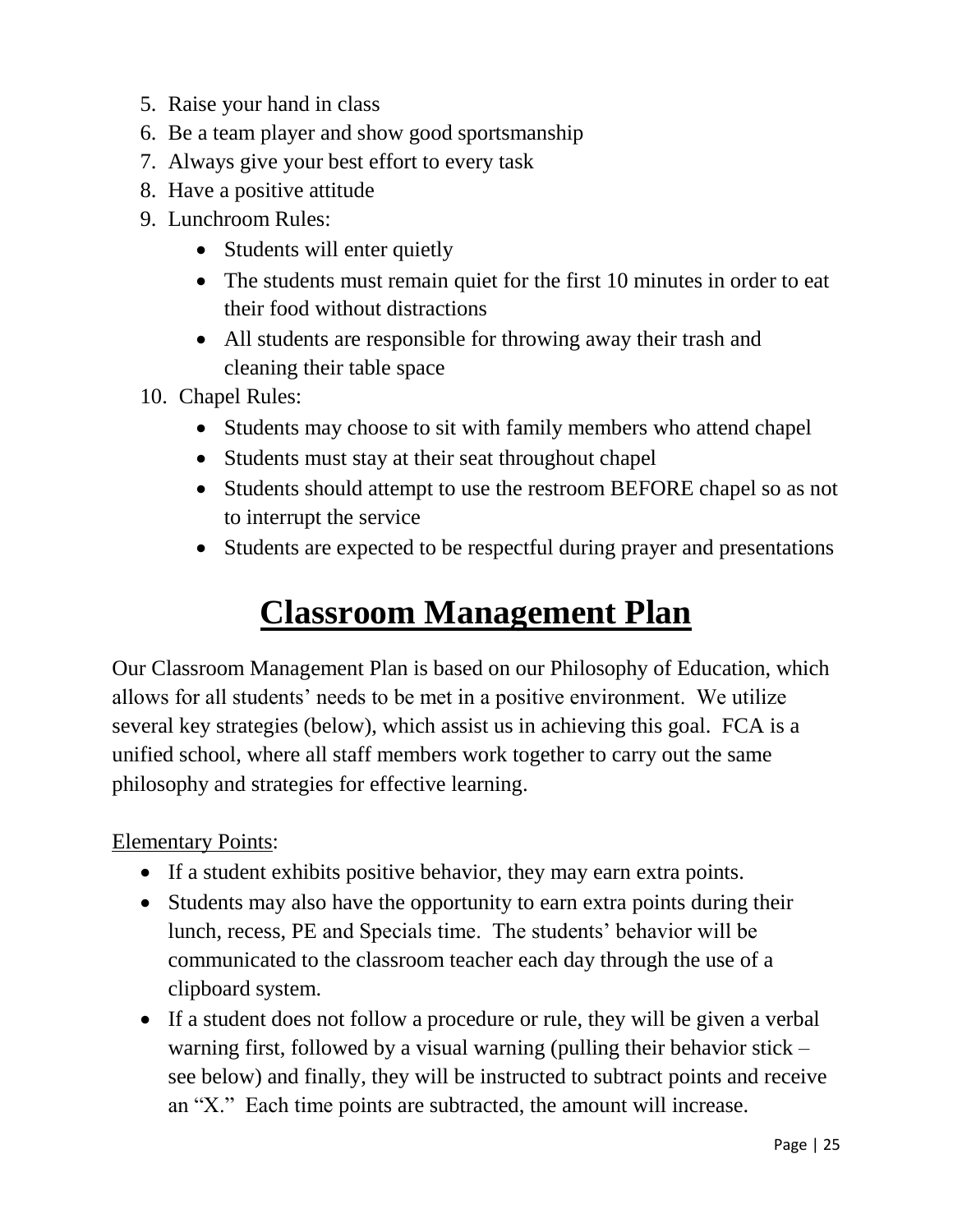- At the end of the week, all students will have the opportunity to visit the classroom Paw Place store, unless they have received five or more infractions (" $X$ 's"). During their store time, the students will be able to "purchase" fun toys/items based on the number of points they have earned during the week. Paw Place will take place in the student's individual classroom.
- On Fridays, all students who have exhibited positive behavior throughout the week will be able to participate in a school-wide event called Fun Friday. It will consist of playing board games, personal electronics (once a month), having special time with friends and fun music. The students will bring their games and toys to school on Friday morning and take them home Friday afternoon. The students are responsible for the care of any items that they bring in to the school from home.
- Any student who has had three infractions  $("X's")$  throughout the week, consisting of subtracting points, will not be able to participate in Fun Friday.

All classroom management concerns will be addressed through your child's specific teacher by the use of the Student Planner. If an issue persists, a parent will be notified. Any child sent to the office will receive a Discipline Form (Red Slip) that must be signed and returned. Discipline Forms will be issued for the following infractions:

- Using curse words
- Talking about inappropriate topics
- Touching others in anger
- Altercation (verbal or physical) with a teacher or staff member
- Actions requiring removal from the classroom environment

Family Christian Academy works with each child to set academic and social goals that are achievable and rewarding. We work together as a team to promote positive reinforcement and Christian standards among our students.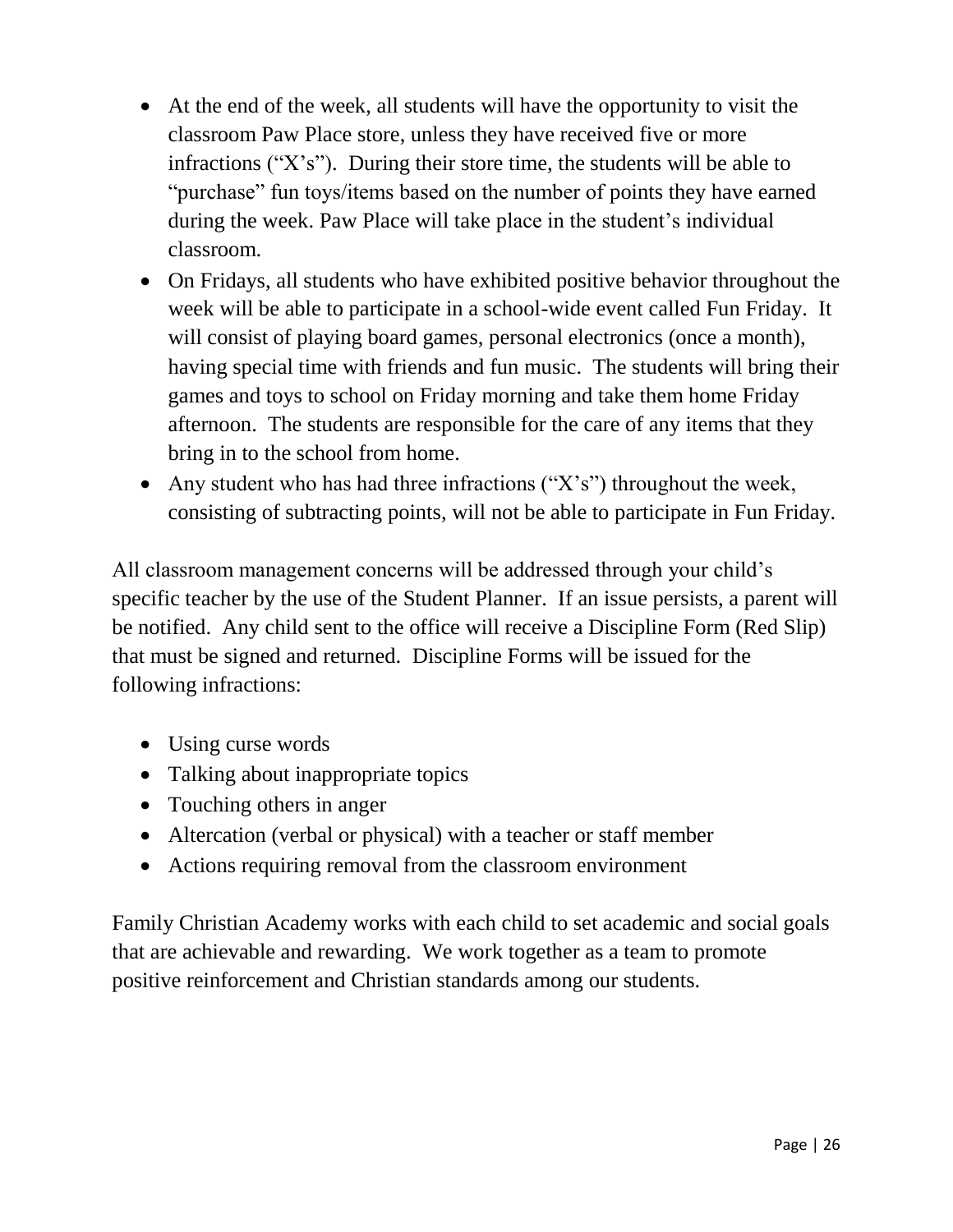# **UPPER SCHOOL DEMERIT SYSTEM**

In replacement of our previous behavior management plans, Family Christian Academy will be implementing a demerit system for behavior. These demerits will be tracked in RenWeb, viewed online daily by parents and teachers, and will be communicated via email. Demerits will accumulate over the nine-week grading period, and will be "reset" each nine-weeks. The consequences are listed below for each level offense.

#### **Behaviors that constitute one demerit are:**

- $\checkmark$  Disorderly conduct (i.e. running/yelling in the halls/classrooms/lunchroom; leaving mess in classroom or lunchroom)
- $\checkmark$  Disruptions in classroom
- $\checkmark$  Disrespect to student or adult
- $\checkmark$  Disobedience
- $\checkmark$  Inappropriate affection
- $\checkmark$  Not having supplies
- $\checkmark$  Being tardy after a class change
- $\checkmark$  Dress code violation (including PE uniforms and non-FCA jackets/sweatshirts)

#### **Level I Disciplinary Action: 1-24 demerit**

- $\checkmark$  3 demerits: Lunch detention on Tuesday or Thursday
- $\checkmark$  6 demerits: 2<sup>nd</sup> lunch detention on Tuesday or Thursday
- $\checkmark$  9 demerits: 1<sup>st</sup> after school detention on Wednesday for one hour (\$25)
- $\checkmark$  12 demerits: 2<sup>nd</sup> after-school detention on Wednesday for one hour (\$25)
- $\checkmark$  15 demerits: Saturday detention with administration from 7:00-1:00 (\$75)
- $\checkmark$  18 demerits: 2<sup>nd</sup> Saturday detention with administration from 7:00-1:00 (\$75)
- $\checkmark$  21 demerits: one day in-school suspension
- $\checkmark$  24 demerits: Suspension (in-school or out of school to be determined by administration with NO extracurricular activities (i.e. soccer, pep rallies, cheerleading, basketball)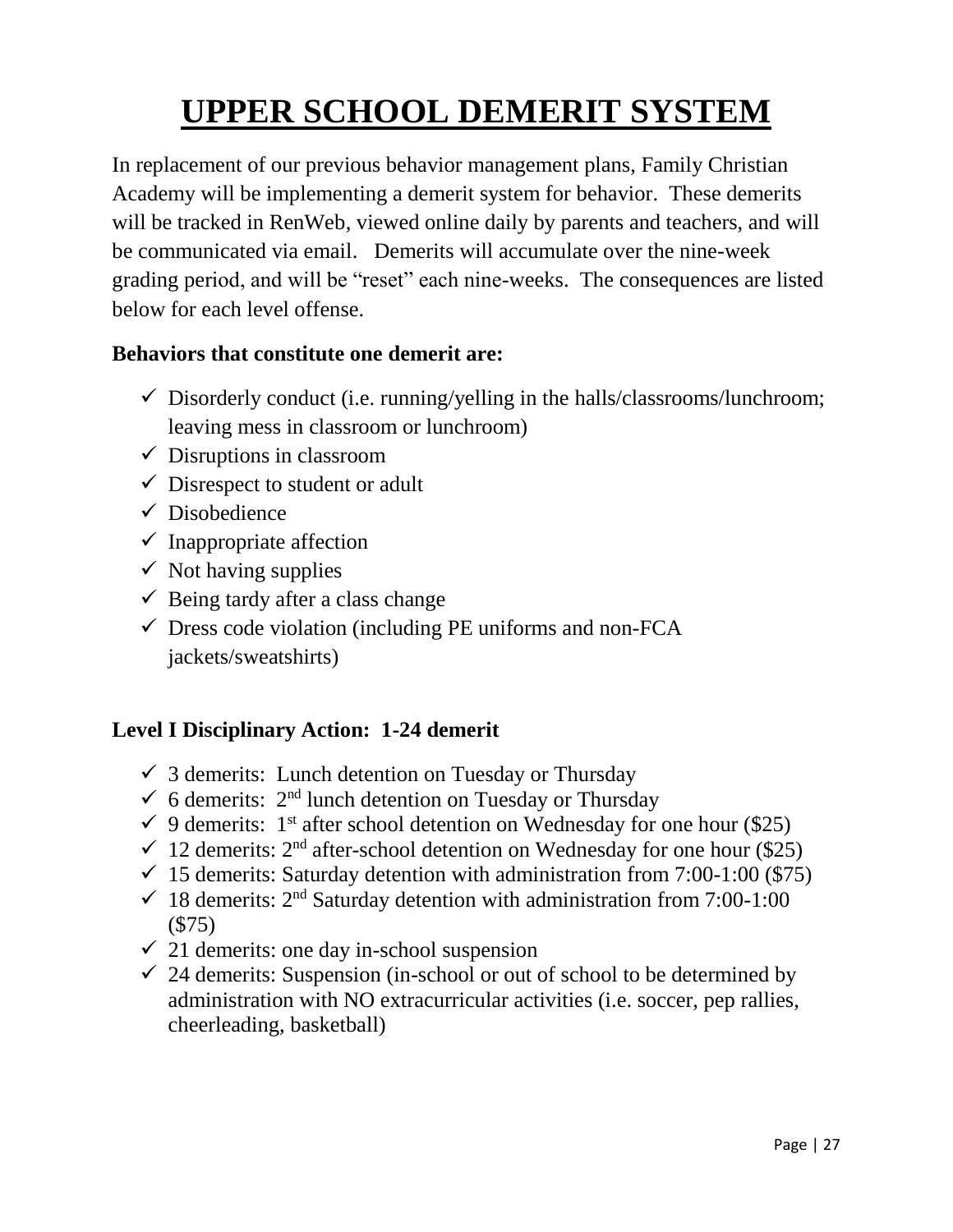#### **Level II Disciplinary Action:** Behaviors that automatically constitute two

demerits are:

- $\checkmark$  Inappropriate affection (kissing)
- $\checkmark$  Office referrals
- $\checkmark$  Unauthorized use of cell phone
- $\checkmark$  Cursing or use of profane language
- $\checkmark$  Sexually inappropriate language
- $\checkmark$  Arguing with authority
- $\checkmark$  Aggressive or inappropriate contact during sports activities

**Level III Disciplinary Action:** The following behaviors may be grounds for inschool suspension or dismissal from FCA:

- $\checkmark$  Fighting on campus
- $\checkmark$  Weapons on campus
- $\checkmark$  Bullying and/or cyber bullying
- $\checkmark$  Use of alcohol and/or drugs on or off campus
- $\checkmark$  Any other office referral that administration deems a Level III offense

#### **Policy on Cheating/Plagiarism**

Students caught cheating or plagiarizing work will receive a zero on the assignment. Any student allowing another student to copy their work will also receive a zero on the assignment. Students will also receive a demerit.

#### **REWARDS**!

 Students can earn merits throughout the day for positive behavior. Some examples include: listening and following directions, being on task with assignments and working well with others, or being a good role model for others. Students also earn points in specials, their exploratory class, PE, and lunch for exemplary behavior. In addition to merits, students can earn tickets towards the class snack bar.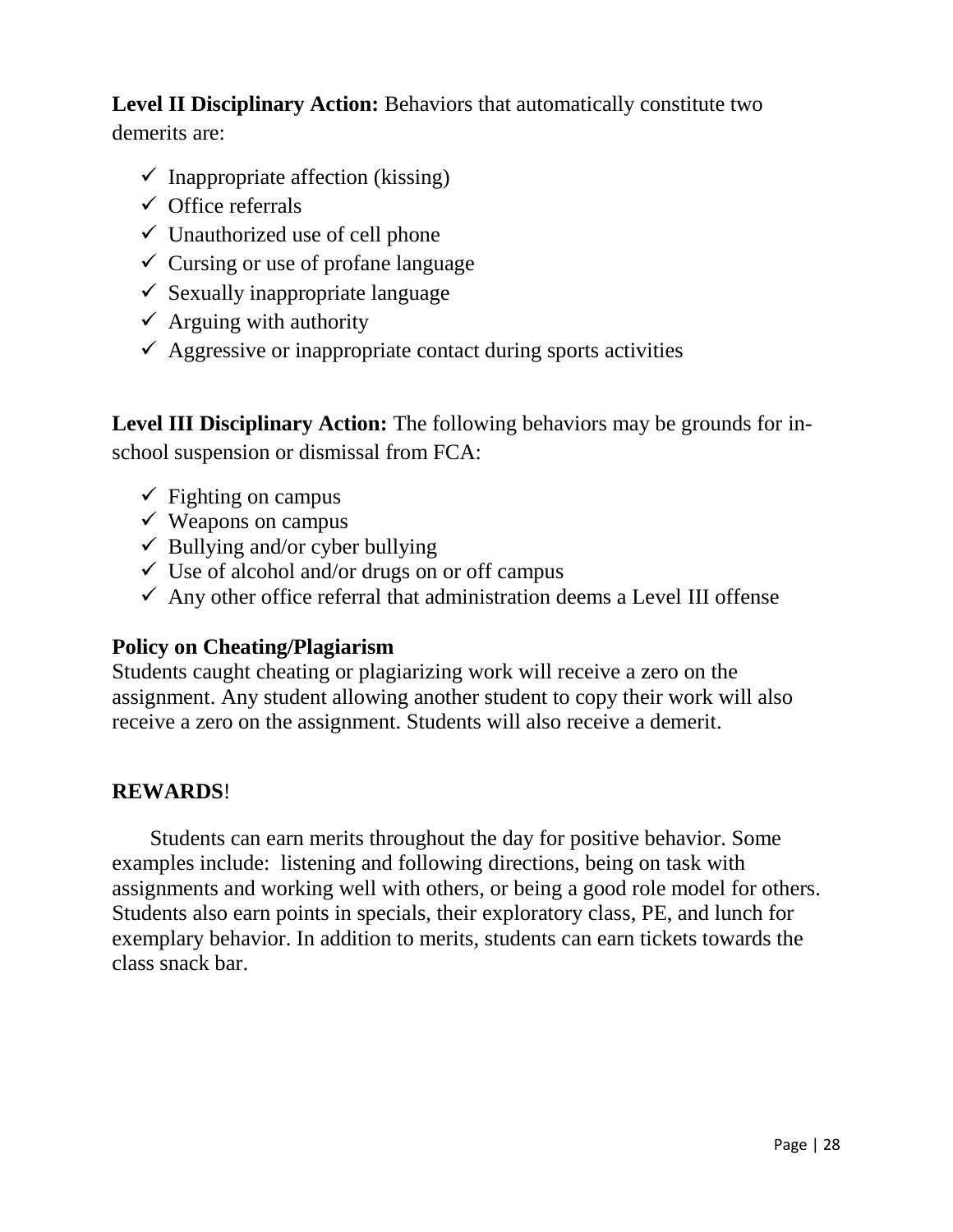### **Academic Probation**

Students must establish and maintain a pattern of success while attending Family Christian Academy. An upper school student who receives a failing grade, 59% or below, in any class at the conclusion of the quarter will be placed on Academic Probation. The student and parent will meet with administration and the teacher to discuss strategies and develop a plan of action for improvement. If the student receives a failing grade in the same class in the following quarter, they will be asked to withdrawal from the school. Re-enrollment will be assessed if they are able to show improvement. Students will be eligible to enroll during the fall of the following school year.

### **High School Community Service Hours**

We recommend that all high school students complete 100 hours of community service in order to be eligible for the Florida Bright Futures Scholarship program. National Honor Society members are required to have at least fifteen community service hours per year. Community service hours should be logged on the Community Service Log and turned in to Mrs. Glemser.

### **Field Trips**

Your child will take part in exciting field trips and community service projects throughout the school year. There will be two off campus field trip for each grade level. Parents are strongly encouraged to attend the off- campus field trips, if possible. If you cannot attend the field trip, a note must be submitted to the school indicating who your child has permission to ride with on the field trip. It is the responsibility of the parent to coordinate carpooling with another family. If the situation arises and there are enough students requiring alternate transportation, FCA will utilize a bus service at the expense of those requiring this service. As stated previously, no staff member will be permitted to transport any FCA students (other than their own children) in their vehicle for field trips or other school events. A permission slip must be signed by the parent for each field trip. All upcoming field trips will be listed on the calendar, which is given out at the beginning of each school year, so that each family may plan accordingly for these events. As a school, we try to keep the cost of the field trips relatively inexpensive. It is our goal to provide the students with relevant and educational field trips that are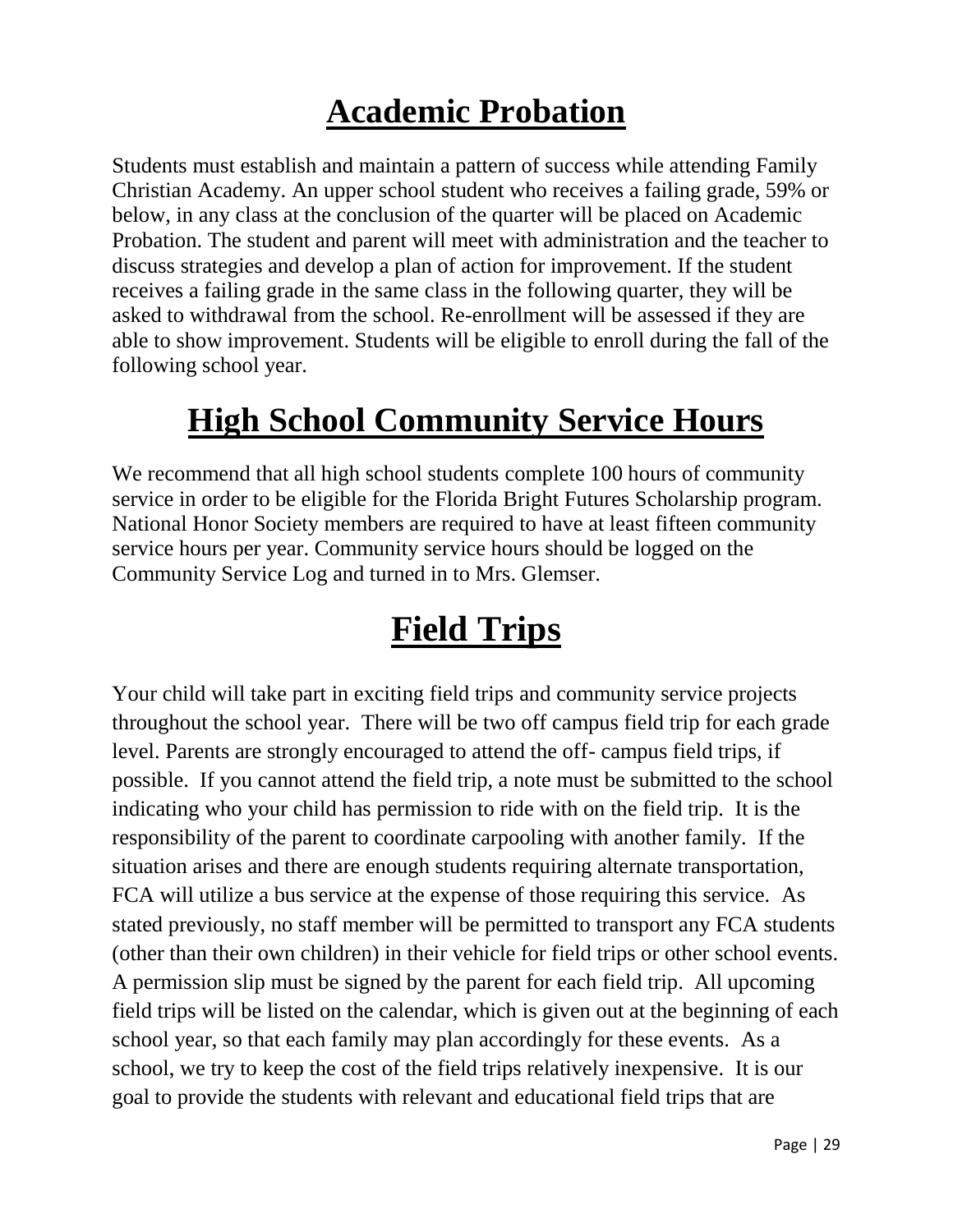centered around the curriculum. We will provide you more detailed information about each upcoming field trips as the year progresses.

### **Parental Involvement**

Parents are strongly encouraged to be involved in the educational process at Family Christian Academy. Some ways that parents can help are as follows:

- $\star$  Attend P.T.O. meetings
- Room Parent
- $\star$  Attend field trips
- $\star$  Assist with classroom projects, class events and parties
- $\star$  Support and attend fundraisers
- $\star$  Bring in supplies
- $\star$  Share talent or hobbies with the school
- $\star$  Volunteer for special events; such as Career Day and Field Day
- $\star$  Check your child's daily folder for events and activities
- $\star$  Be actively involved in your child's education
- $\star$  Coach sporting events

If you would like to help out in any of these areas, please let us know. Please note that any volunteer working with the children directly must participate in fingerprinting/background checks. These forms must be on file in the school office.

#### **Parent Tips**

| Daily/Weekly                                     | Yearly                        |  |
|--------------------------------------------------|-------------------------------|--|
| Send your child to school with a water bottle    | Pray for the Continued Growth |  |
| and snack every day.                             | of our School                 |  |
| Read & sign your child's planner.                | Support the Administration    |  |
|                                                  | and Staff                     |  |
| Check folders & planners daily, and respond to   |                               |  |
| enclosed notes in a timely fashion. A packet     | Volunteer                     |  |
| will be sent home monthly detailing all fees and |                               |  |
| upcoming events.                                 |                               |  |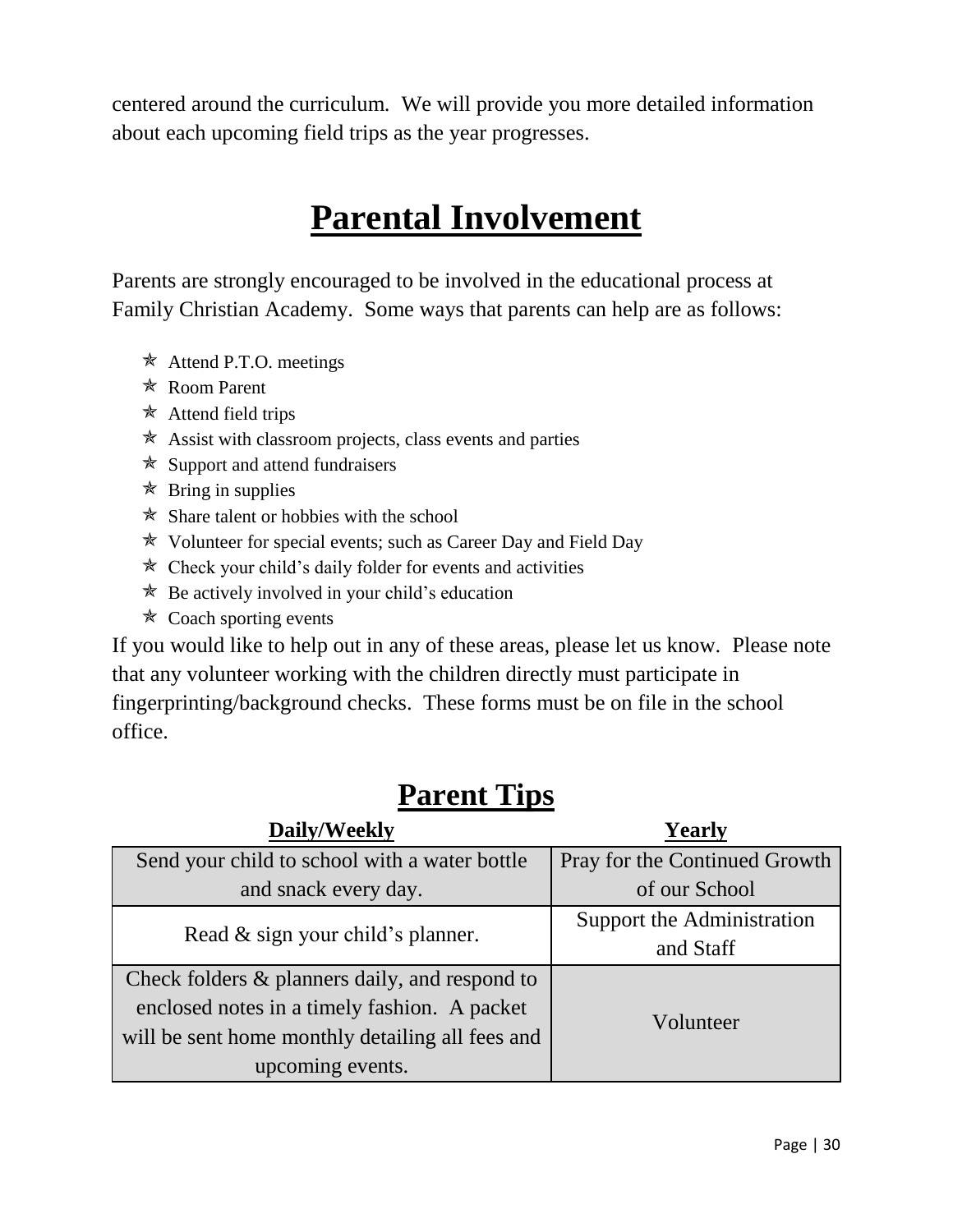| A signed Medication Form must be on file for<br>ANY medication (including over-the-counter<br>pain medicine, cough drops, EpiPens, etc.)<br>being dispensed at school. | Get Involved with PTO                                          |
|------------------------------------------------------------------------------------------------------------------------------------------------------------------------|----------------------------------------------------------------|
| Check your E-mail daily for<br>Teacher/Administration communication and<br>Monday Newsletter.                                                                          | <b>Attend Family Events</b>                                    |
| Help your child study for tests and review study<br>guides.                                                                                                            | <b>Review the Behavior Plan</b>                                |
| Check Renweb for updates on your child's<br>grades, upcoming assignments, and behavior.                                                                                | Sign up for our new online<br>payment option through<br>FACTS. |
| Arrive promptly for school                                                                                                                                             |                                                                |

### **Athletics**

As a part of your child's education at Family Christian Academy, they will have the opportunity to participate in Extracurricular Activities. FCA participates in developmental soccer for ages five through eleven. We hold practices twice a week after school during the soccer season and encourage the students to get involved while promoting school spirit and pride. Each student who participates receives a uniform, weekly training, a trophy or medal, a sport celebration and a positive learning experience.

We provide a wide variety of sports for our upper school students. Family Christian Academy is part of the Florida Christian Conference. This allows high school students to participate in sports, such as boys' varsity soccer, boys' JV and varsity basketball, boys' and girls' JV and varsity volleyball, and varsity cheer. Occasionally the varsity sports schedule calls for students to leave school early in order to arrive on time for a game. While we make every effort to prevent this from occurring, there are some instances where it cannot be avoided. It is important to be aware of our attendance policy as outlined on page ten.

All students participating in sports must have an updated physical on file.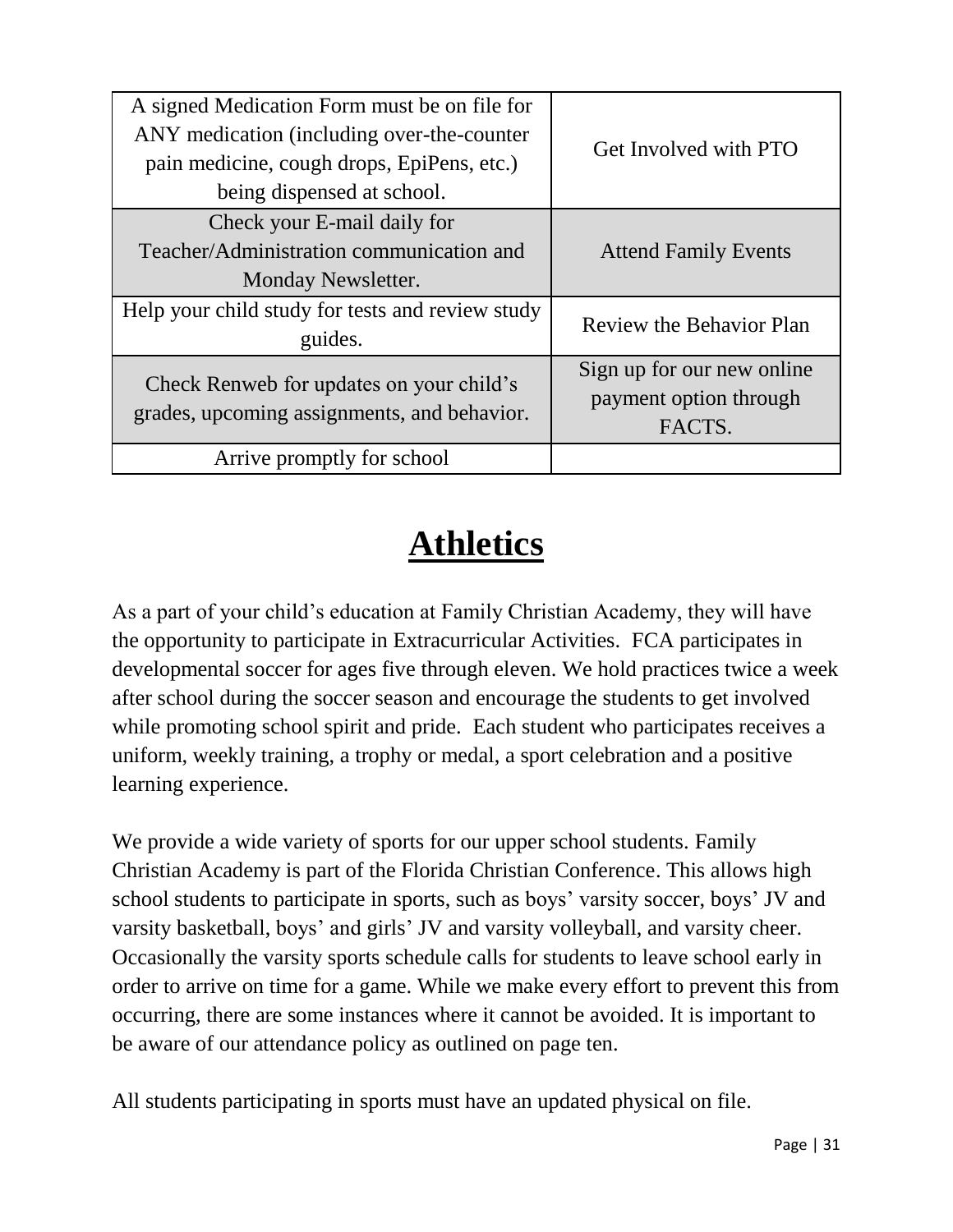Our goal is to continue to build our athletic program and strengthen our students' knowledge of training methods and techniques through a variety of sports programs. Please contact Coach Paynter with any questions.

### **Fundraising**

Along with the academic schedule at FCA, there are numerous activities throughout the year to build support for the school. Please be on the lookout for several events which will encourage the growth and expansion of our facilities. While we feel it is very important not to overwhelm the parents with numerous selling responsibilities, we do participate in a few fundraising events which allow us to continue to provide a great education at FCA while having fun. We encourage each parent to become involved in our Parent Teacher Organization and find out more about how you can help our school reach new goals. A list of fundraising opportunities will be made available to each family. If you have any questions, comments or concerns in this area, please contact our PTO. PTO meetings are held regularly throughout the school year.

# **Lost and Found**

Any found articles that are left at school each day will be turned in to the office. Anyone who has lost an item should check with office personnel. Articles not claimed will be given to charity each quarter. Please remember to label student clothing, book bags, water bottles and lunches for easy identification. If you misplace an item, you may also e-mail us for your convenience. Items not claimed after one month will be discarded.